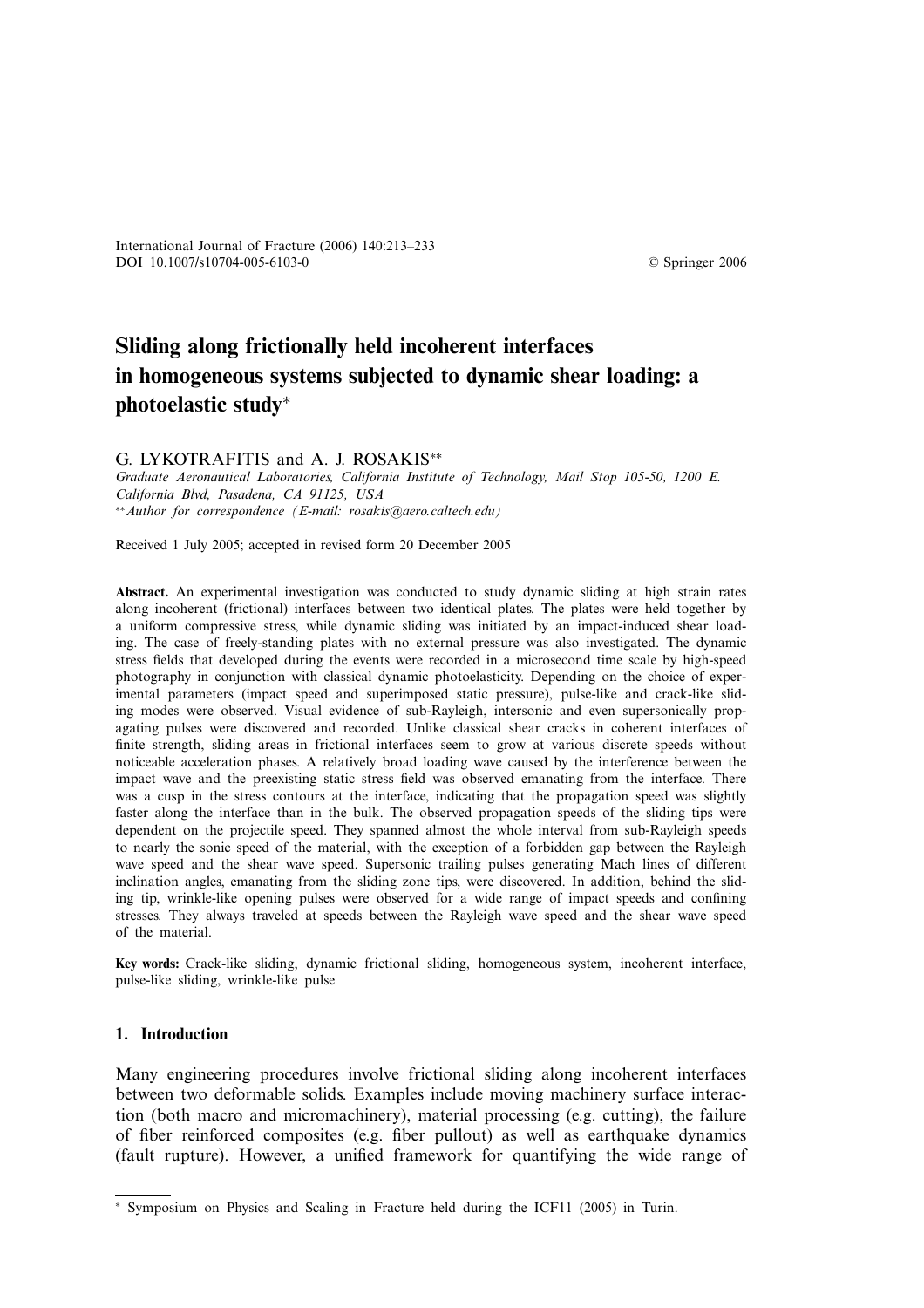observed dynamic frictional phenomena is only beginning to emerge. The classical Amontons–Coulomb description of friction states that shear stress at an interface is proportional to the normal stress, with the coefficient of proportionality being the coefficient of friction. In this classic description of friction, two coefficients of friction are identified: a static coefficient of friction that governs the onset of sliding and a dynamic coefficient of friction that characterizes the behavior during sliding.

From the microscale point of view an evolving population of contacts and their local deformation, phase transition and fracture and the presence of various lubricants, appear to play an important role in setting the static and dynamic coefficient of frictions as well as in governing the transition between them. From the phenomenological point of view, rate and state models of friction have been introduced, e.g. Dieterich (1979), Ruina (1983), Rice and Ruina (1983), Linker and Dieterich (1992), Prakash and Clifton (1993), and Prakash (1998). Such models, based on experimental observations, attempt to describe the local microprocesses of surface interaction through appropriately chosen state variables.

Rate and state models of friction have come to the fore because they substantially influence the nature (mode) and stability of sliding. There are two widely accepted approaches to the description of dynamic sliding (Rice, 2001). The most classic approach uses elastodynamic shear crack models (behind the leading edge of sliding, the surfaces continuously slide and interact through contact and friction). More recently, models that describe sliding as 'self-healing' slip pulse have been introduced (behind the leading edge of the sliding, there is sliding for a finite length followed by surface locking).

Classic dynamic fracture theories (Freund, 1990; Broberg, 1999) of growing shear cracks have many similarities to the frictional sliding process. These theories treat the rupture front as a distinct point (sharp tip crack). The crack-like rupture of coherent interfaces, separated by similar and dissimilar solids subjected to dynamic shear loading, has been the subject of extensive experimental, numerical, and analytical investigations in the past years and has been summarized by Rosakis (2002) in a recent review. Of relevance to the present study is the persistent occurrence of intersonic shear rupture in coherent interfaces separating identical monolithic solids. Such a phenomenon was first observed experimentally by Rosakis et al. (1999) and by Coker and Rosakis (2001) and has been numerically modeled by Needleman (1999) using the cohesive element methodology and by Hao et al. (2004) using a mesh-free finite element methodology. A special rupture speed of  $\sqrt{2}c_s$  as the speed separating regions of unstable and stable intersonic shear crack growth has also been identified (Burridge et al., 1979; Freund, 1979; Samudrala et al., 2002a). Atomistic models of intersonic shear rupture (Abraham and Gao, 2000; Abraham, 2001; Gao et al., 2001) as well as field observations of intersonic rupture events during recent large crustal earthquakes (Archuleta, 1984; Olsen et al., 1997; Hernandez et al., 1999; Bouchon et al., 2001; Lin et al., 2002; Bouchon and Valle, 2003; Ellsworth et al., 2004; Xia et al., 2004, 2005) have demonstrated the remarkable length scale persistence (over 11 orders of magnitude) of the intersonic rupture phenomenon and of the main features observed by laboratory experiments and by continuum theory.

The traditional view of seismology has also been based on crack-like models of rupture (Das, 1985). Inversions of seismic data for slip histories indicate, however, that earthquake slip often occurs as narrow propagating pulses with rise time one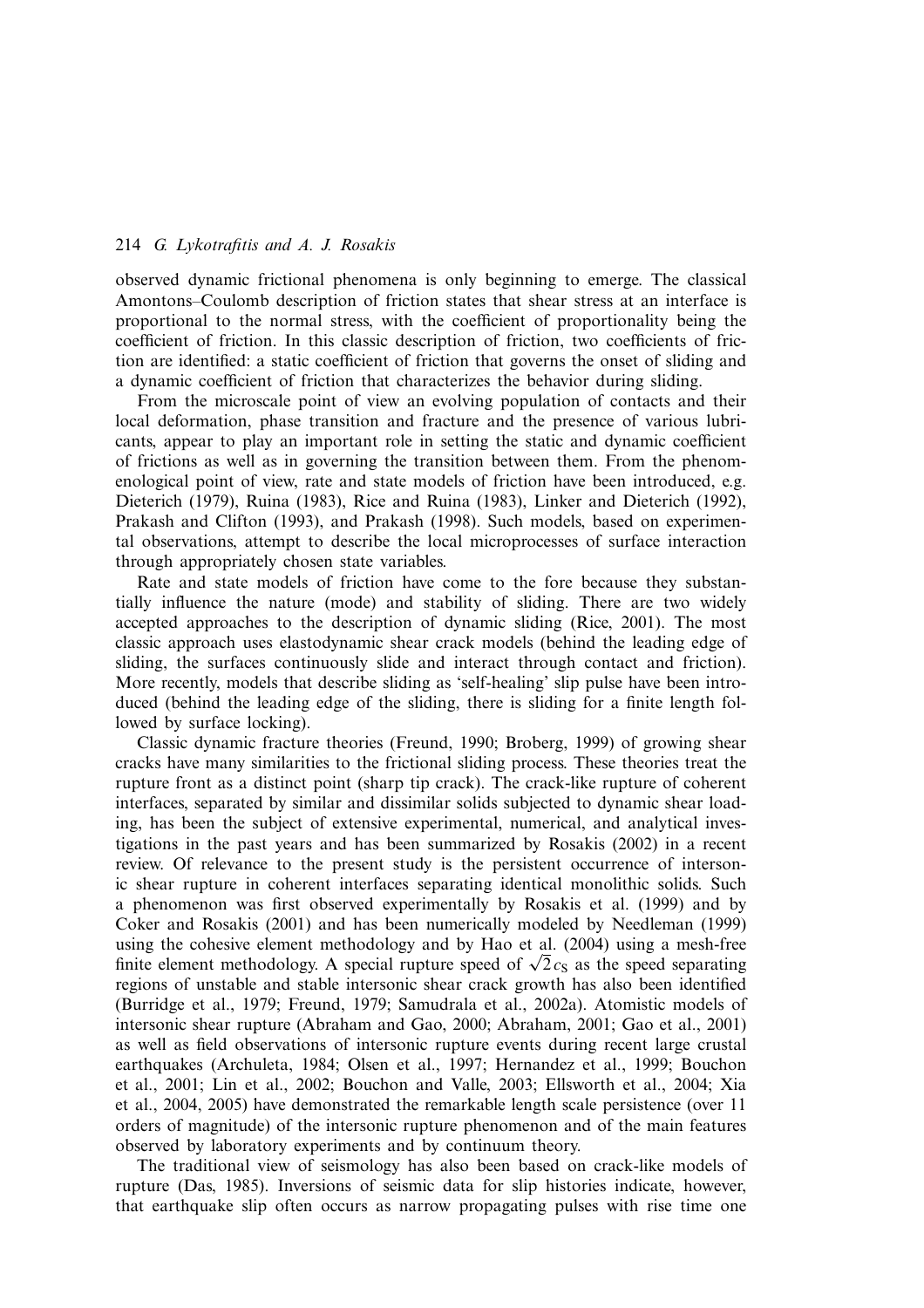order of magnitude smaller than the event duration. Heaton (1990) suggested that the inferred results can be generated by self-healing sliding pulses associated with strongly velocity-weakening friction and consequent low-frictional heat. Theoretical and numerical investigations have shown that propagation of self-sustained slip pulse along an interface of deformable bodies is possible under some conditions (Zheng and Rice, 1998; Cochard and Rice, 2000; Ranjith and Rice, 2001; Ben-Zion and Huang, 2002). In general, narrow slip pulses can be generated during dynamic sliding along interfaces by strongly velocity-weakening friction on a homogeneous system (same material across the interface), by strong fault zone heterogeneities (Rice, 2001) or by variations in normal stress along the rupture interface. All of the above conditions (velocity weakening, heterogeneities and bimaterial contrast) can produce slip pulses with low dynamic stress at the active part of the slip and provide satisfactory solution to the heat flow paradox. An extensive discussion of the subject is presented by Nielsen and Madariaga (2003). We finally note that finite element calculations have been carried out by Coker et al. (2005) for a configuration similar to our experimental setup. These simulations show that generation of slip pulses along an interface characterized by a rate and state dependent frictional law is feasible.

The possibility of generating interface waves in incoherent frictionless contact between two dissimilar solids, when separation does not occur, was first investigated by Achenbach and Epstein (1967). These 'smooth contact Stonely waves' (also known as slip waves or generalized Rayleigh waves) are qualitatively similar to those of bonded contact and occur for a wider range of material combinations. Comninou and Dundurs (1977) found that self-sustained slip waves with interface separation (detachment waves or wrinkle-like slip pulses) can propagate along the interface of two similar or different solids, which are pressed together. The constant propagation speed of these waves was found to be between the Rayleigh wave speed and the shear wave speed of the slowest material. Weertman (1980) obtained a 2-D selfsustained wrinkle-like slip pulse propagating at the generalized Rayleigh wave speed along a bimaterial interface governed by Coulomb friction when the remote shear stress was less than the frictional strength of the interface. Finite-difference calculations of Andrews and Ben-Zion (1997) show the propagation of wrinkle-like pulses along a bimaterial interface governed by Coulomb friction. Particle displacement in a direction perpendicular to the fault is much larger in the slower material than in the faster material, resulting in a separation of the interface during the passage of the slip pulse. Anooshehpoor and Brune (1999) discovered such waves in rubber sliding experiments (bimaterial system consisted of two rubber blocks with different wave speeds). The above mentioned detachment waves are radically different from the Schallamach waves (Schallamach, 1971) which propagate very slowly compared to the material wave speeds. Slow detachment front waves have also been recently detected by Rubinstein et al. (2004).

As we see, there is a debate about the different high-rate phenomena that occur at the interface of two incoherent half-planes during frictional sliding and there is not enough experimental evidence so far which would help to analyze the problem. The majority of the existing experimental studies use a large time scale and they are concerned with developing qualitative and/or quantitative relationships between time averaged friction data and various governing parameters. Unfortunately, most dynamic friction laws obtained using various experimental configurations and appa-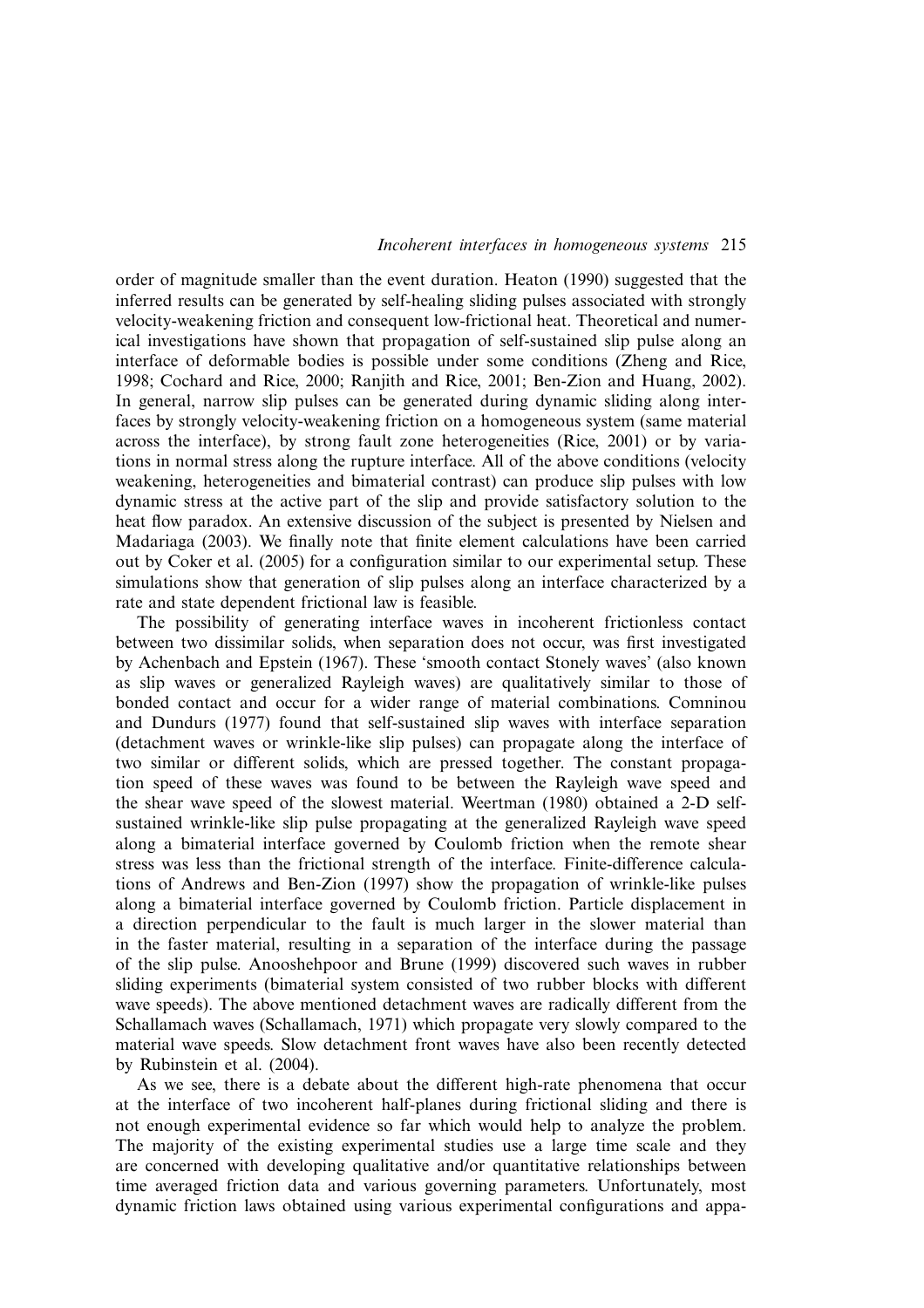ratus lack the reproducibility of friction data (survey by Ibrahim, 1994). The results of these experiments are multi-branched friction versus slip velocity curves, which even for the same material and the same experimental apparatus depend not only on the properties of the frictional interface but also on the dynamic properties of the apparatus, such as mass, stiffness and damping. This suggests that the friction data obtained in the course of stick-slip motions are not an intrinsic property of the surfaces in contact but they are greatly affected by several of the dynamic variables involved in each particular experimental setup. Prakash (1998) employs a plateimpact pressure-shear friction experiment to investigate dynamic frictional response of a sliding interface on a microsecond time-scale. The experimental results, deduced from the response to step changes imposed on the normal pressure at the frictional interface, reinforce the importance of including frictional memory in the development of the rate-dependent state variable friction models. However, this setup is not able to provide information about the stress field developed in the specimen or to shed light on the interfacial process during dynamic sliding.

The purpose of the present work is to study experimentally the high-rate events which occur at the interface of two identical elastic plates during sliding caused by an asymmetric impact shear loading. Using photoelasticity in conjunction with high-speed photography, the nature of dynamic rupture was investigated in a microsecond time-scale. We were able to capture in real time significant effects like loading waves, sliding initiation and propagation, Mach lines indicating supershear sliding tip speed, slip pulses, and transition from pulse-like to crack-like sliding. Also, behind the sliding tip, a very robust fringe structure which is related to a wrinkle-like pulse was identified. In addition, the speeds of the sliding tips and the interface waves were obtained. The variation of these speeds with the impact speed and the confining stress was also investigated.

## **2. Material and specimen configuration**

Experiments were performed to investigate the nature of dynamic frictional sliding along the incoherent interface of two plates made of identical material. The experimental results were recorded in a microsecond time scale and the initiation and evolution of sliding were explored. The material used was Homalite-100, a mildly rate sensitive brittle polyester resin that exhibits stress induced birefringence with an optical coefficient  $F_{\sigma} = 22.6 \text{ KN/m}$ . The isochromatic fringe patterns formed in the Homalite plates were clearly visible at impact speeds higher than 9 m/s. Homalite-100 is a very well characterized material, which at strain rate of  $10^3$  s<sup>-1</sup> exhibits almost purely elastic properties. The longitudinal, shear and Rayleigh wave speeds in Homalite are  $C_P = 2583$  m/s,  $C_S = 1249$  m/s and  $C_R = 1155$  m/s, respectively. The above values were obtained by ultrasonic measurement, using pressure and shear transducers operating at 5 MHz, which give the wave speeds in the 3-D bulk material. In the performed experiments, however, the configuration was plane stress, since plate specimens 76.2 mm high, 139.7 mm long, and 9.525 mm thick were employed. The plane stress shear wave speeds are identical to the values obtained in the 3-D configuration. The same is true for the Rayleigh wave speed since the contribution in the Rayleigh wave formation comes primarily from the shear wave. However, the plane stress lon-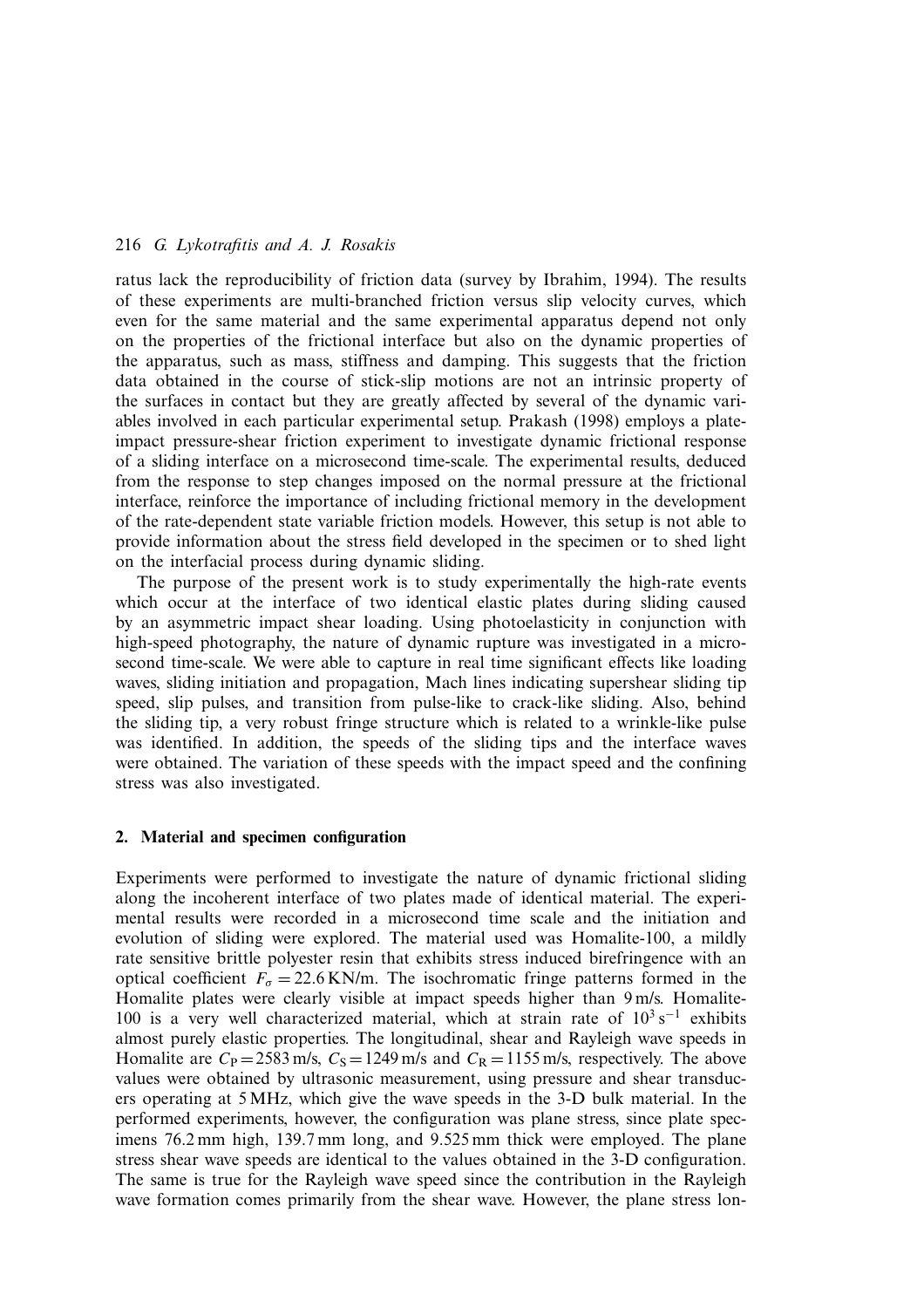

*Figure 1.* Geometry and loading configuration for a specimen constituted by two identical incoherent plates.



*Figure 2.* Experimental setup. A circular polarized laser beam passes through the specimen which is subjected to impact shear loading via a projectile fired by a gas gun. The resulting isochromatic fringe patterns are recorded by a high-speed digital camera.

gitudinal wave speed of Homalite-100 is  $C_p^{\sigma} = 2187 \text{ m/s}$  and it is different from the corresponding 3-D value.

#### **3. Experimental procedure**

The experimental procedure was similar to that used by Rosakis et al. (1999) and by Samudrala and Rosakis (2003) in the investigation of shear crack propagation. The plate specimens were held together by a uniform compressive stress applied by a calibrated hydraulic press (see Figure 1). The asymmetric impact loading was imposed via a cylindrical steel projectile of diameter 25 mm and length 51 mm fired using a gas gun with impact velocities ranging from 9 to 72 m/s. A steel buffer 73 mm high and 25.4 mm long was attached to the specimen at the impact site to prevent shattering and to induce a more or less planar loading wave.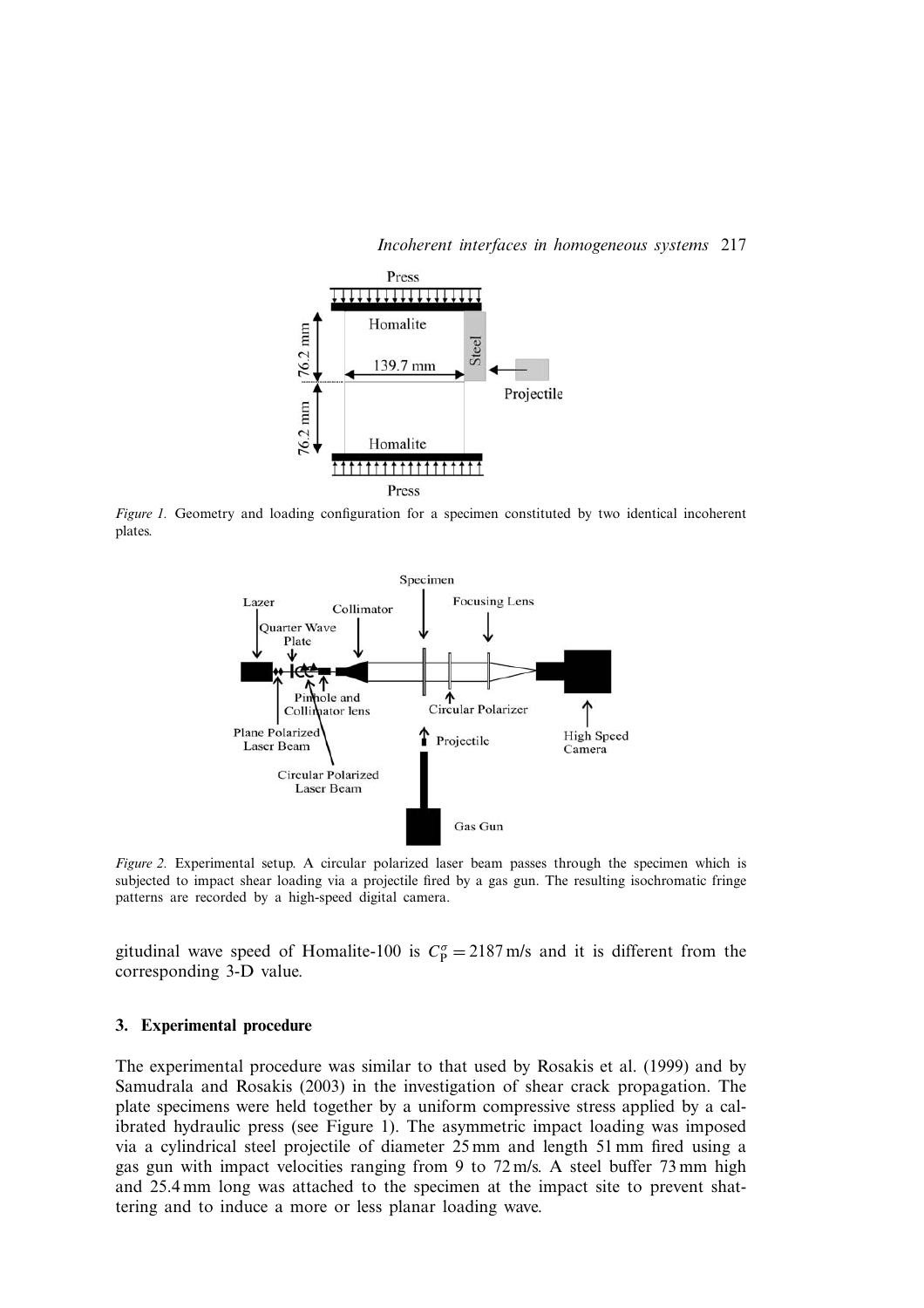Dynamic photoelasticity was used to extract stress field information. Figure 2 shows a typical experimental setup for dynamic photoelasticity experiments. The photoelastic optical setup was arranged for light field. The isochromatic fringes are contours of maximum in-plane shear stress  $\tau_{\text{max}}$  governed by the stress optical law

$$
2\,\tau_{\max}=\sigma_1-\sigma_2=N\,F_{\sigma}/h,
$$

where  $F_{\sigma}$  is the stress optical coefficient, h the specimen thickness,  $\sigma_1, \sigma_2$  are the principal stresses, and  $N = n + 1/2$  (with  $n = 0, 1, 2, ...$ ) is the isochromatic fringe order. A continuous, circular polarized laser beam of 130 mm diameter was transmitted through the specimen and an analyzer. The resulting isochromatic fringe pattern was recorded by a high speed digital camera (Cordin model 220), which is able to record 16 distinct frames at framing rates up to 100 million frames per second. In this experimental work most of the high-speed photography was performed at 250,000 to 1000,000 frames per second. The field of view was wide enough to cover most of the specimen.

The Homalite plate surfaces were used as they came from the cutting machine without undergoing any specific treatment. The average interface roughness was approximately  $R_a = 400$  nm. The average roughness  $R_a$  is simply the average of the absolute values of the surface height variations  $z_i$  measured from the mean surface level. Expressed in equation form, this is  $R_a = 1/N \sum_{i=1}^{N} |z_i|$ , where N is the number of measurement points. The measurements were performed by a mechanical stylus surface profiler Tencor Alphastep 200.

# **4. Photoelastic stress field during dynamic sliding of a homalite plate subjected to a constant external compressive stress and different impact speeds**

In this section, the influence of the impact speed on the sliding process along incoherent interfaces is investigated. Results are described from a number of experiments, performed at the same external confining stress of 10 MPa and at different impact speeds. The images in Figure 3a shows the isochromatic fringe patterns at selected times for an impact speed of 32.7 m/s. The images at different times are similar indicating that the sliding propagation had reached a more or less steady state. In Figure 3b, our attention is focused on the image (iii) of Figure 3a. The loading wave front arrives from the right. The arrow A shows the position of the longitudinal wave front. A relatively broad fringe pattern (shown just behind point A) having a ribeye structure emanates from the interface. Since this structure was missing in similar experiments without external pressure (see Section 5), we can safely conjecture that it was caused by the interference of the loading wave with the preexisting confining static pressure. In addition, it is noted that the eye-like fringe structure was not related to the sliding process, since it developed also in simple impact experiments where the specimens did not have any interface and consequently no sliding was allowed.

The impact loading created a horizontal compressive stress  $\sigma_{11}$  in the upper plate, close to the interface. This was the driving stress for the sliding. Because of the Poisson effect, the compressive stress induced a dynamic (inertial) vertical compressive stress, which depended on the impact speed. A very simple calculation, based on the theory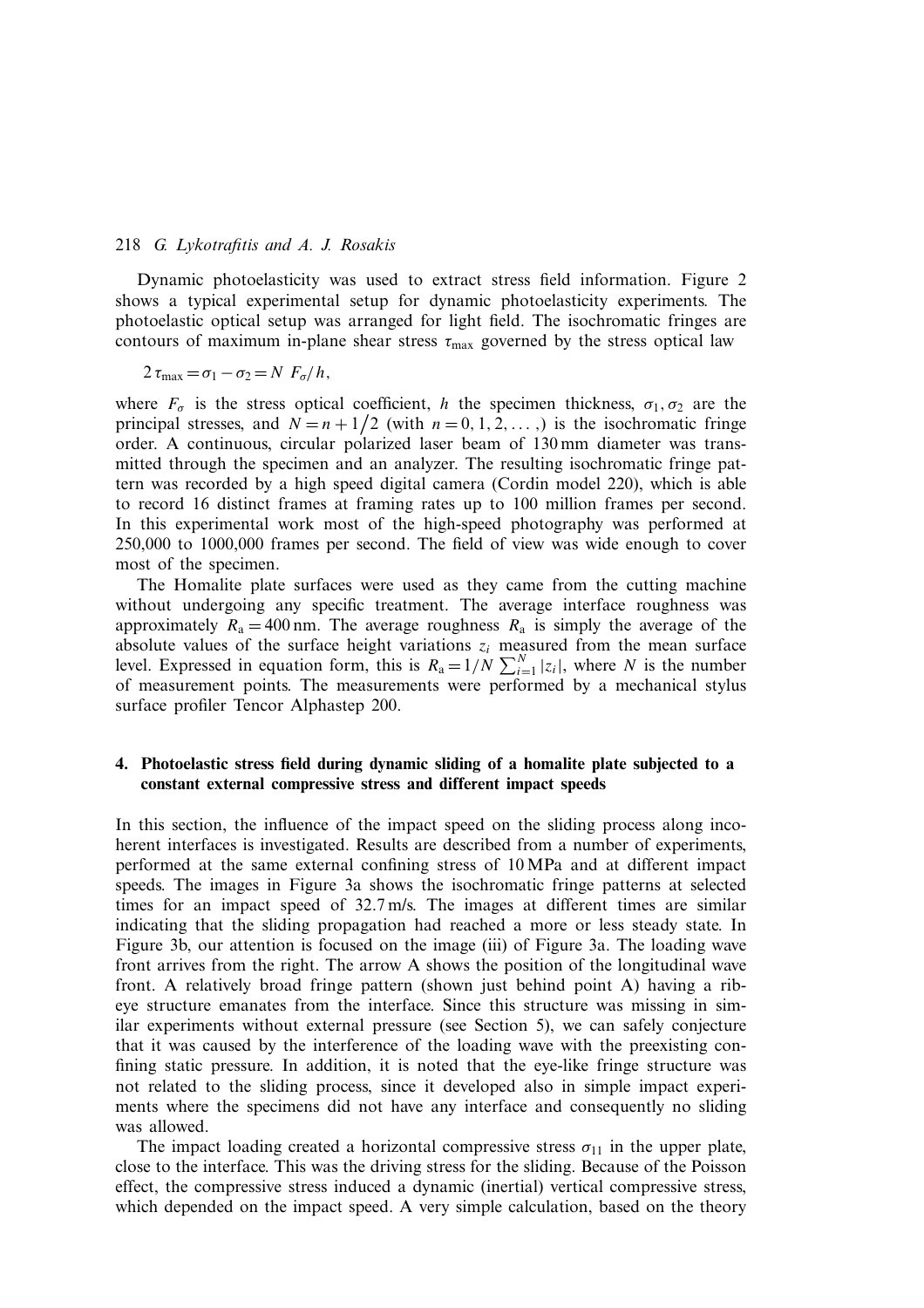

*Figure 3.* (a) Isochromatic fringes of intersonic sliding propagation at different time instances. (b) The  $p$ -wave front (A), the sliding tip (B), and the detachment interface wave (C) are shown clearly in the magnification of the fringe pattern (iii).

of 1-D wave propagation in solids, gives that for impact speeds on the order of 40 m/s, the maximum dynamic compressive stress is expected to be on the order of 10 MPa, which is comparable to the confining static stress we used. The dynamic compressive stress was added to the confining stress and the frictional sliding resistance  $\tau = f \sigma_{22}$ (where  $f$  is the dynamic friction coefficient) increased. Consequently, there was a coupling between  $\sigma_{11}$  and the static friction. The compressive stress  $\sigma_{11}$  generated the shear stress, which produced sliding when it overcame the static friction, and at the same time it increased the static friction via the Poisson effect.

The sliding started at point B, where the driving shear stress attained its maximum and became equal to the resisting friction. The sliding propagated intersonically behind the loading wave and a shear Mach cone emanating from the rupture point was formed by a sharp change in the fringe density. The insert of Figure 3b focuses on the region near the propagating tip and a dashed line is drawn along the Mach discontinuity. The position of the longitudinal wave front was measured in each one of the 16 available frames. As it is shown in Figure 4a, the positions followed an almost linear pattern, which means that the p-wave speed was constant and the longitudinal wave did not exhibit measurable amount of dispersion within the window of observation of our experiments. A linear interpolation gave a plane stress longitudinal wave speed of 2161 m/s, which is very close to the value 2187 m/s obtained by an ultrasonic measurement as mentioned in Section 3. Using the ultrasonic measurement technique the glassy properties of Homalite-100 are obtained. The fact that both methods give essentially the same value for the longitudinal wave speed means that the strain rate during the impact experiment was high and the specimen did not exhibit any viscoelastic behavior. Independent measurements show that the strain rate was on the order of  $1000 s^{-1}$ .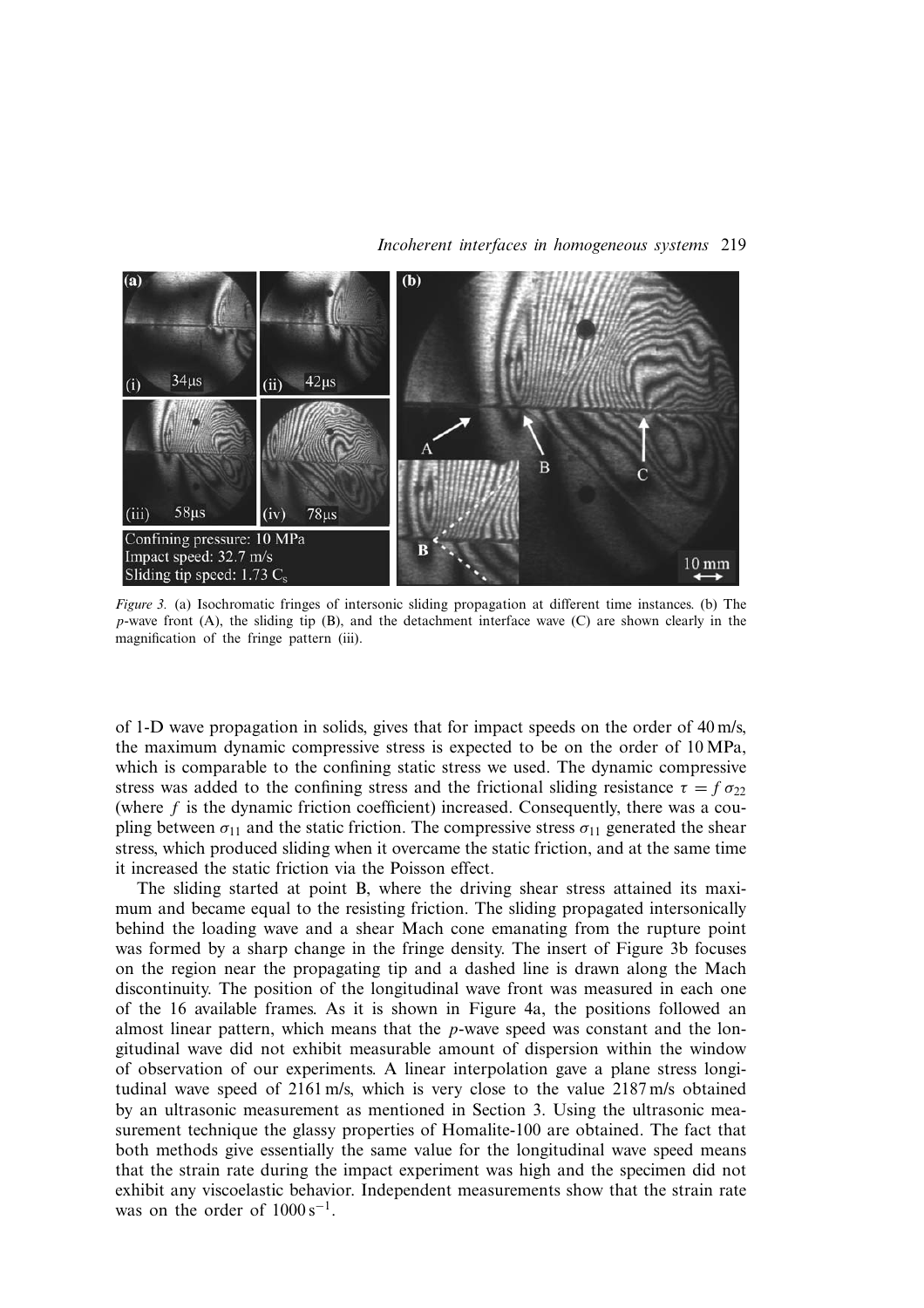

*Figure 4.* (a) Positions of the longitudinal wave front, the sliding tip and the detachment interface wave as a function of time. (b) Sliding tip speeds at different frames measured using the Mach angle.

The propagation speed of sliding was obtained in two different ways and found to be constant. First we followed the positions of the sliding tip B (see Figure 4a) in different frames. The variation is very well approximated as linear and thus we can conclude that the sliding propagation speed was constant. A linear interpolation gave a sliding tip speed of 1868 m/s≅1.5C<sub>S</sub>. Then by using the relation  $v = c_s / \sin \theta$ , where v is the speed of the sliding tip and  $\theta$  is the Mach angle, the sliding tip speed at different frames was obtained (see Figure 4b). Again, a constant sliding tip speed within an experimental error is observed. The average value of the sliding tip speed is 1927 m/s≅1.54 $C_s$ . Both methods are found to be in agreement to within 3.1 %. The above result was obtained by using the shear wave speed of Homalite measured ultrasonically. Again, the fact that both methods give essentially the same result strengthens the conclusion, drawn from the p-wave propagation speed measurement, that during impact experiments the Homalite specimens do not exhibit viscoelastic behavior.

Some distance behind the sliding tip a fringe structure was formed (point C in Figure 3b). This structure was very robust and it was propagated with a speed of 1288 m/s  $\cong$  1.03 C<sub>S</sub>, which is close to the Rayleigh and shear wave speeds of Homalite-100. We also note that in all the experiments performed at different impact speeds and different confining pressures these singularities were traveling at constant speeds between  $c_R$  and  $c_S$  within an experimental error. Self-sustained interface waves called separation or detachment waves or wrinkle-like pulses have been predicted theoretically by Comninou and Dundurs (1977) in the case of a homogeneous system of two identical plates under compression and by Weertman (1980) in the case of a bimaterial system. Andrews and Ben-Zion (1997) were also able to generate numer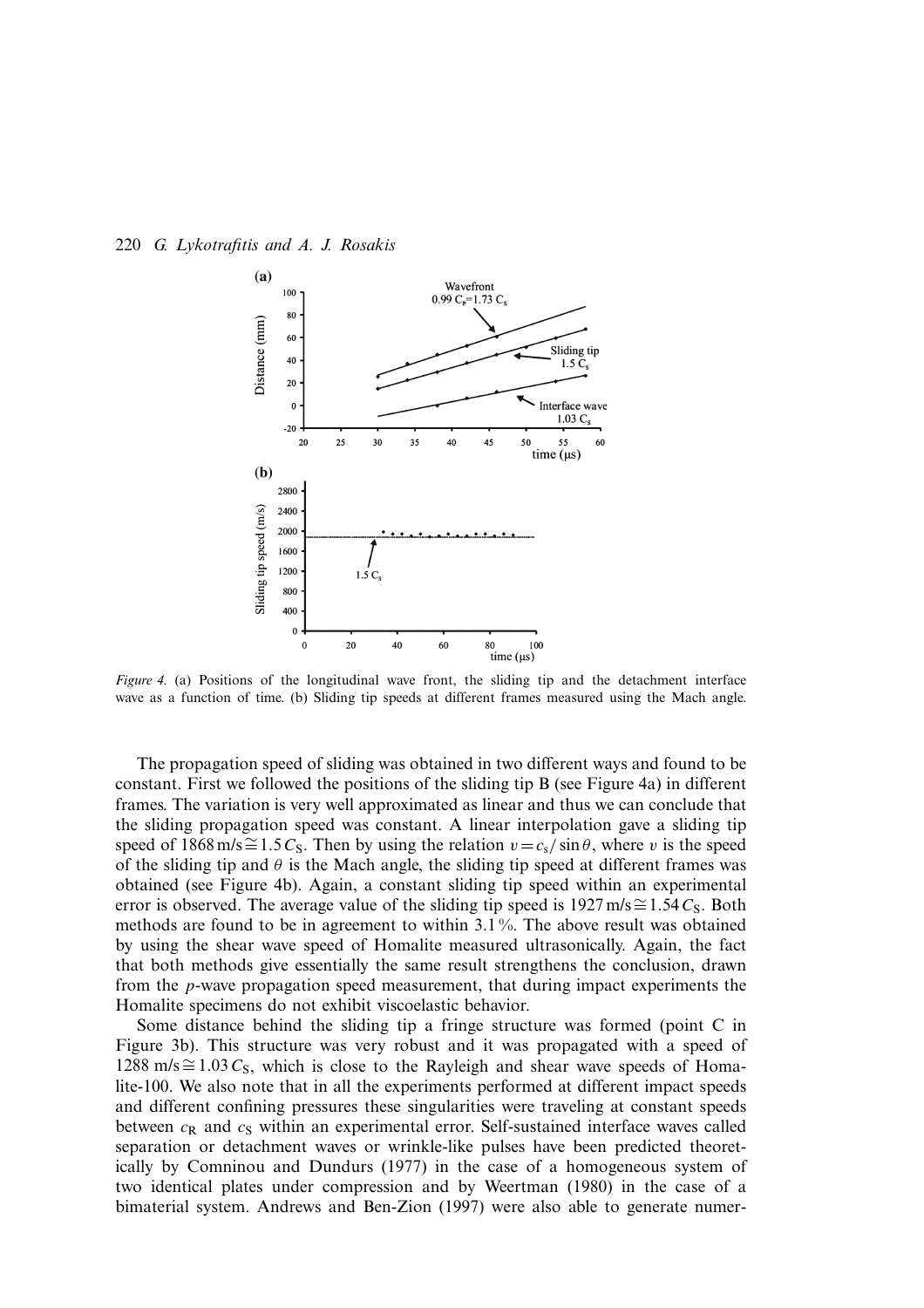ically wrinkle-like pulses in a bimaterial fault. Anooshehpoor and Brune (1999) discovered such waves in rubber sliding experiments (bimaterial system consisted of two rubber blocks with different wave speeds). According to the theoretical predictions, the propagation speed of a wrinkle-like pulse is expected to be between the shear wave speed and the Rayleigh wave speed of the plates. The fringe structure, we have identified, is a strong candidate for a wrinkle-like pulse since its propagation speed was within the theoretically obtained speed interval for this pulse. Our conjecture is strengthened furthermore by experimental results obtained on bimaterial interfaces (Lykotrafitis and Rosakis, 2005, submitted). In these experiments photoelasticity was combined with local velocity measurements and it was proved categorically that similar fringe structures were related to detachment interface waves. The above mentioned detachment waves are radically different than the Schallamach waves (Schallamach, 1971), which propagate very slowly compared to the material wave speeds. Other characteristic features in Figure 3b are: (i) a cusp in the stress contours at the interfaces, indicating that the propagation speed is slightly faster along the interface than in the bulk; (ii) the fringe density is higher in the plate where the impact loading was applied, showing that energy is not transferred easily across the interface, and (iii) the fringe discontinuity at the interface shows that there is a relative sliding between the two faces behind the rupture point reflecting the fact that rupture happened in a crack-like mode.

Finally, an important comment on the above-mentioned frictional sliding experiment is that the sliding tip speed and the interface wave speed were constant during the entire observation time. This is a general result and it holds true not only for the previously cited experiment but also for all the experiments performed. The sliding tip speed, the interface wave speed, and the speeds of all the other disturbances or singularities, which are identified in the rest of the paper propagating along the interface, were always constant. This is a strong characteristic of frictional sliding and it agrees with theoretical results (Adams, 1998; Ranjith and Rice, 2001; Rice et al., 2001), which predict constant discrete propagation speeds for all the different disturbances and singularities along the interface.

In Figure 5, isochromatic fringe patterns are shown at three different time instances for the same compressive load of 10 MPa as in the previous experiment and at higher impact speed of 42.2 m/s. The sliding propagated intersonically at approximately  $1948 \text{ m/s} = 1.56 C_s$ . Although the general characteristics we encountered at the slower impact speed were still preserved, new features enriched the picture. Behind the loading wave a shear Mach cone was formed. In addition, a second Mach line which was non-parallel to the first one was observed behind the rupture point (Figure 5a). The Mach line was at a shallower slope corresponding to a supershear propagation speed of  $2514 \text{ m/s} = 2.01 C_s$ . Non-parallel shock lines imply a highly transient and unstable contact process. Indeed, in Figure 5b the tip of the second Mach line approached the end of the first Mach line. Finally these two points merged as the second point caught up with the first point (see Figure 5c). The sliding continued at the lower speed and thus only one Mach line is observed in the next recorded frames. More detailed views of the rupture process are shown in the inserts of Figure 5a–c. The dual and single shock waves structures are marked with dashed lines. The existence of two Mach lines means that there was onset of sliding at two different points and thus we can conjecture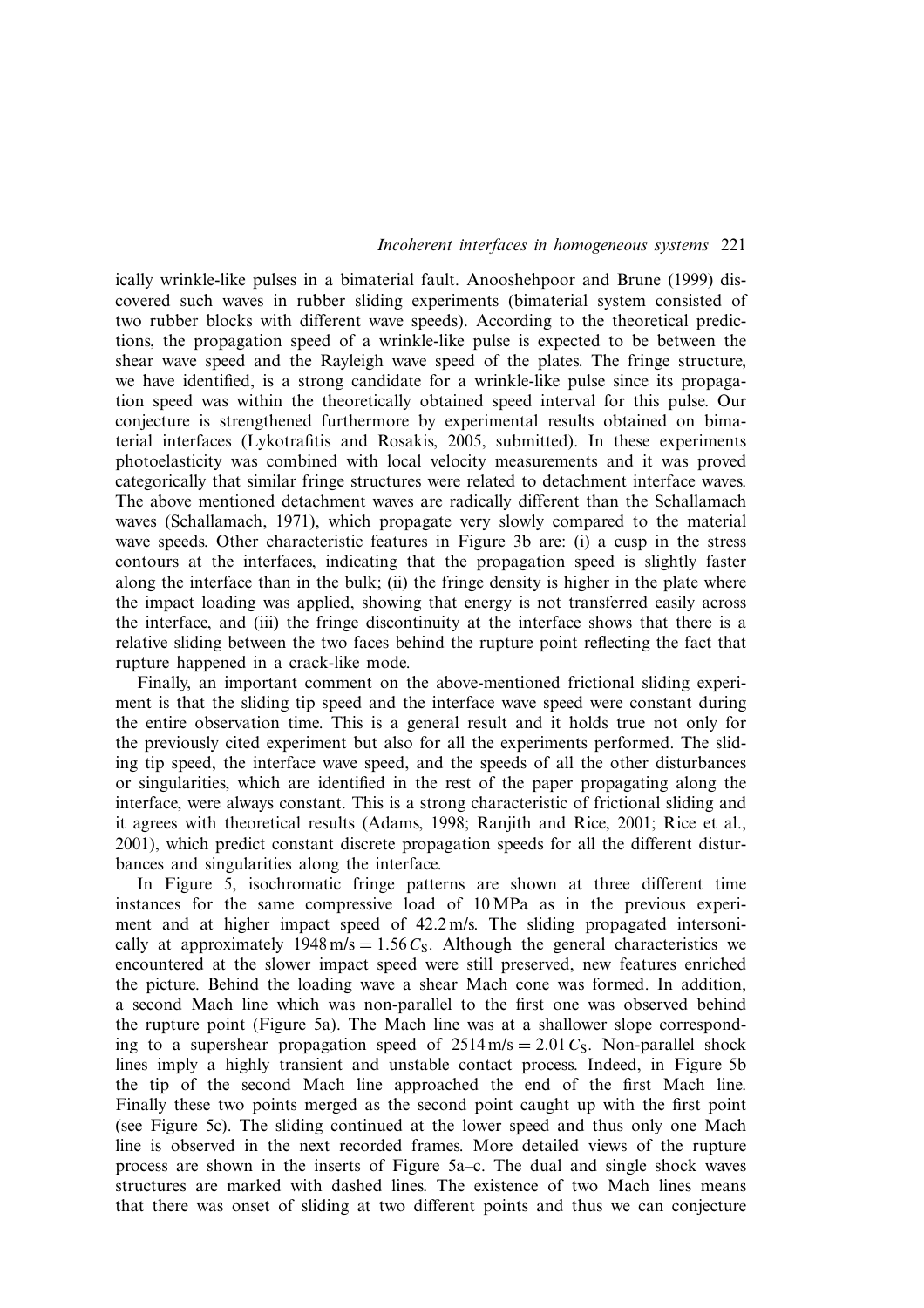

*Figure 5.* (a–c) Isochromatic fringes of sliding propagation at different time instances. Two sliding tips  $(B_1$  and  $B_2$ ) were propagating at different intersonic speeds. In the inserts the dual and single Mach lines are marked. (d) Positions of the sliding leading edge, the second sliding tip and the detachment interface wave as a function of time.

that the initial sliding, which started at point  $B_1$  stopped sliding after a while and new sliding started at point B2. In this way, an unstable sliding pulse was formed between the points  $B_1$  and  $B_2$  followed by a crack-like sliding, which started at point B2. Behind the second Mach line, the wrinkle-like pulse appeared at point C. It propagated with a speed of  $0.92C<sub>S</sub>$  close to the Rayleigh wave speed of Homalite. Figure 5c shows the position histories of the first and second sliding tips and the detachment interface wave for the case above. It is evident that the second sliding tip moved faster than the first sliding tip and at approximately  $50 \mu s$  the two points coalesced.

Experiments at higher impact speeds than 42 m/s and at 10 MPa external pressure produce an essentially similar stress distribution as the previous experiment. Significant differences, however, are expected to emerge at lower impact speeds because of the following reason. Rate and state friction laws with strong velocity weakening are employed for describing sliding along uniform interface (Ben-Zion, 2001; Rice, 2001).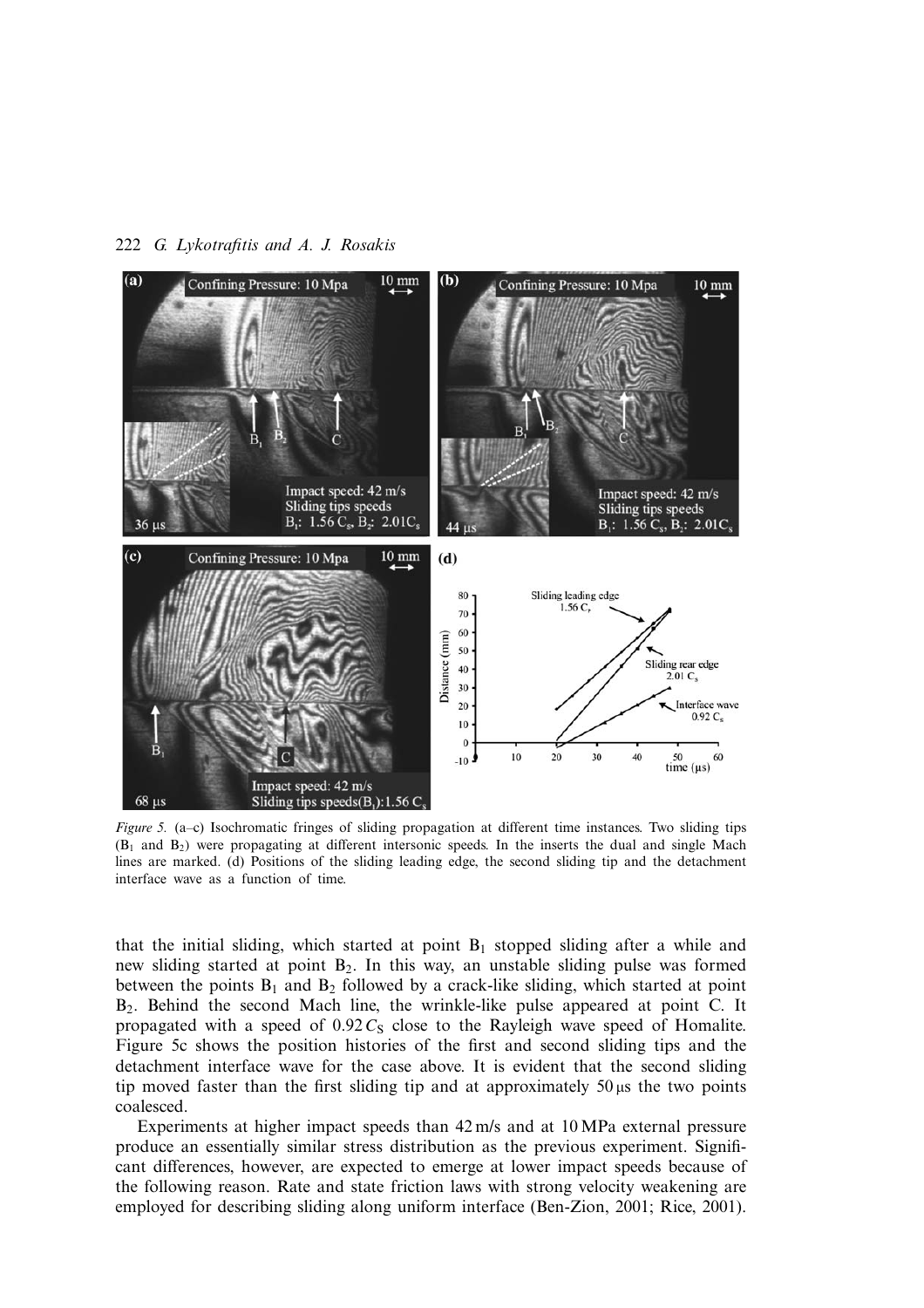

*Figure 6.* Isochromatic fringes of sliding propagation.

These laws are able to generate self-healing sliding pulses when the overall driving stress is lower than a certain value. In the performed experiments, the driving stress is created by the impact loading. Thus, as we reduce the projectile speed, the driving stress decreases and under a certain value of impact speed the transition from crack-like to pulse-like sliding is anticipated. Pulse-like sliding will definitely create a different stress distribution than crack-like sliding. Another expected change in the fringe pattern is related to the interface wave. Low-impact speeds are not able to create enough horizontal compression stress to overcome the confining stress and to generate wrinkles at the interface. Thus, we do not expect the creation of detachment interface waves at impact speeds lower than a certain value.

Following the above line of thought, we decreased the impact speed to 24.3 m/s while the confining pressure was kept constant at 10 MPa. Figure 6 depicts the photoelastic field at  $40 \mu s$  after impact. The sliding tip traveled at a supershear speed of  $1813 \text{ m/s} = 1.45 C<sub>S</sub>$  and a Mach cone emerged from it. The wrinkle-like pulse formed and propagated at 1228 m/s  $\cong 0.98 C_S$ . Lower impact speeds result in lower dynamic stresses and therefore a lower fringe pattern density is developed than arises at higher impact speeds. Figure 7 shows the fringe pattern at specific times in the cases of four different projectile speeds 19, 13, 11.2 and 9 m/s, where the external pressure was 10MPa. The density of fringe pattern decreased further. The eye-like structure was traveling at slower speed than the plane stress p-wave speed. Thus, the p-wave front was well ahead of the eye-like structure and we could not capture it, since we had adjusted the camera timing to record the sliding tip propagation.

In Figure 7a, where the impact speed was 19 m/s, the sliding tip traveled at a supershear speed of 1705 m/s  $\cong$  1.36 C<sub>S</sub>. The wrinkle-like pulse again appeared and it propagated at 1257 m/s  $\cong$ 1.0 $C_s$ , very close to the shear wave speed of Homalite. We observed, however, that as the impact speed decreases the characteristic shape of the wrinkle-like pulse is less prominent and we deduce that the wave was not well formed. As we mentioned before, this is due to the fact that low-impact speeds do not create enough horizontal compression stress to overcome the vertical confining stress and create wrinkles at the interface. At even lower impact speeds, as in the case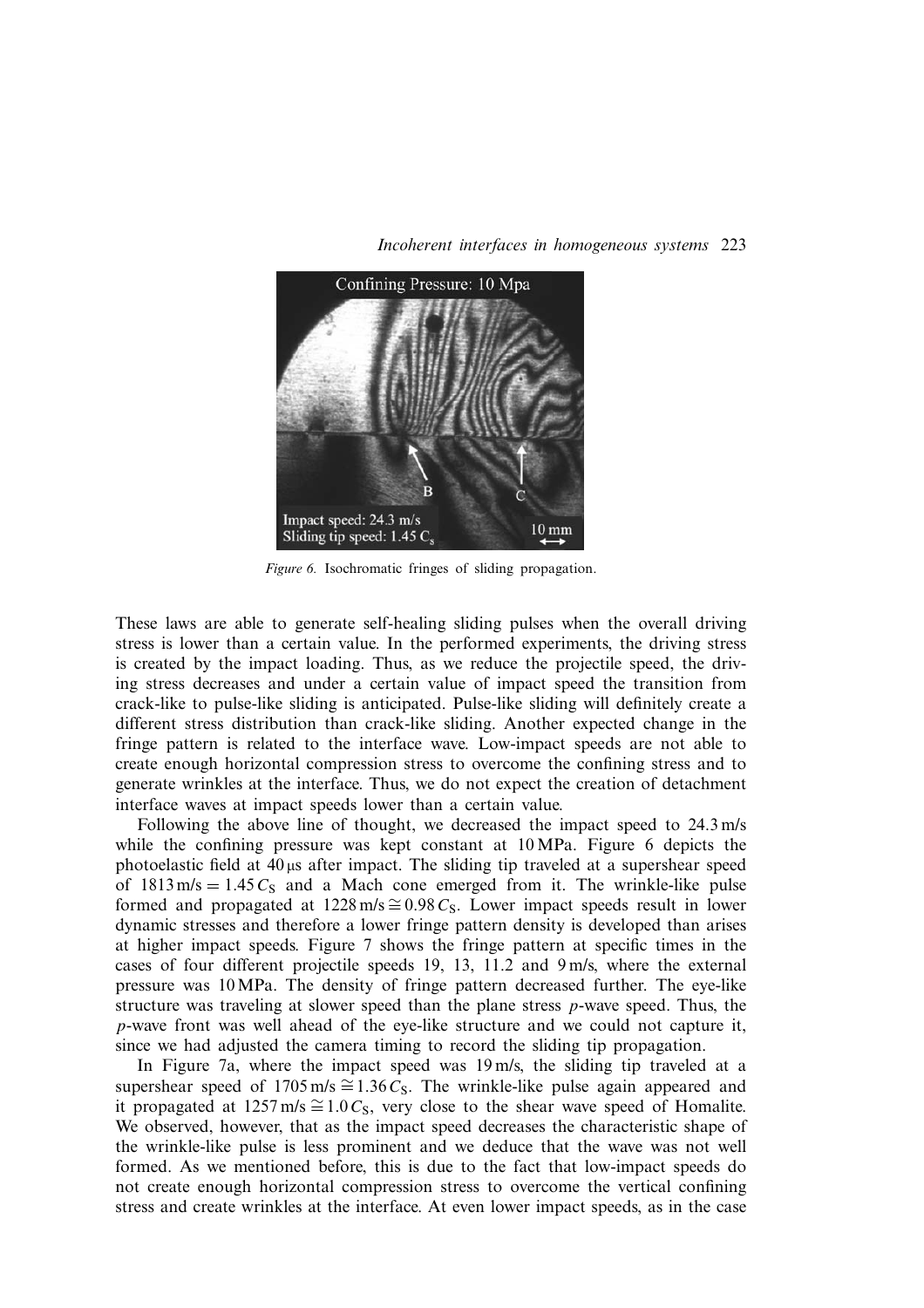

*Figure 7.* Representative isochromatic fringe patterns from four different experiments of sliding propagation initiated by different impact speeds. The specimens were subjected to the same confining stress.

in Figure 7b–d, the wrinkle-like pulse was not generated. We note at this point that wrinkle-like pulses ware never observed for impact speeds less than 17 m/s and confining stress of 10 MPa.

The photoelastic stress field developed in the case of 13 m/s impact speed is shown in Figure 7b. Two fringe concentration points  $B_1$  and  $B_2$  are observed. The sliding started at point  $B_1$ , the end of the eye-like fringe pattern. However at  $B_2$ , there was another fringe concentration point which was a second sliding tip. Following  $B_1$  and  $B_2$  at different frames we found that they traveled at constant speeds of  $1427 \text{ m/s} \approx 1.14 C_S$  and  $1347 \text{ m/s} = 1.08 C_S$ , respectively. We conjecture that the section  $B_1B_2$  was a self-sustained pulse, which propagated at a supershear speed. The Mach cones are not so prominent because the fringe density is low, and the fringe discontinuity along the Mach lines was not well-formed. However, the two Mach lines can definitely be traced if the kinks of the fringes in the upper plate were to be connected. Sliding speed at point  $B_1$  started to increase from zero value until a maximum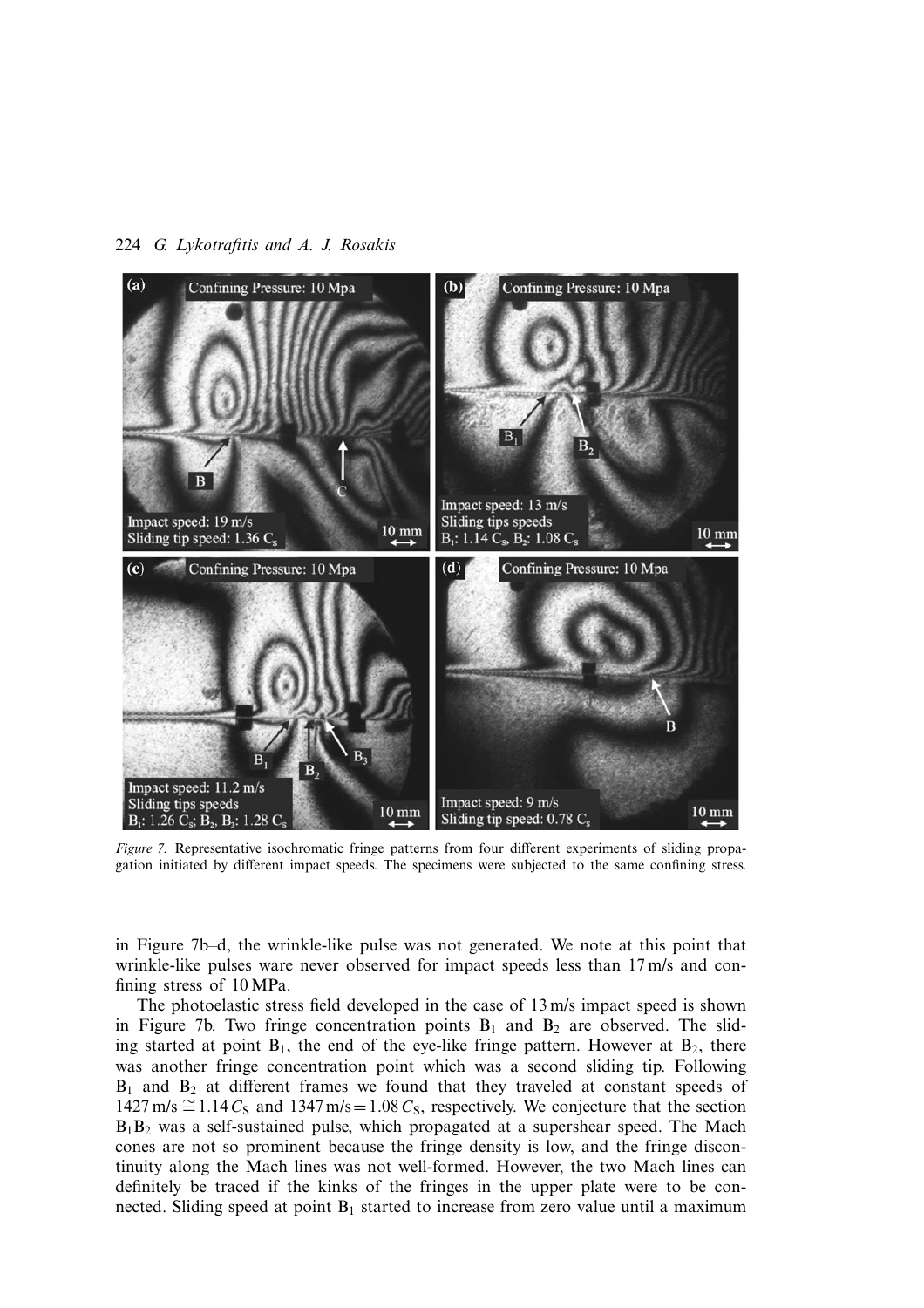value and then it decreased to a minimum value at point  $B_2$ , which is the second sliding tip. At point  $B_2$  a crack-like sliding started, since an almost uniform fringe discontinuity along the interface was formed.

Figure 7c shows the fringe pattern at 70  $\mu$ s after impact with a projectile of 11.2 m/s speed. Three singular points  $B_1$ ,  $B_2$ , and  $B_3$ , appear in the picture. Their sliding speeds were  $1573 \text{ m/s} \cong 1.26 C_S$ ,  $1594 \text{ m/s} \cong 1.28 C_S$ , and  $1586 \text{ m/s} \cong 1.28 C_S$ , respectively. Thus, the three points traveled at the same supershear speed within an experimental error. The Mach lines are not so prominent because the fringe density was low. The first tip corresponds to the sliding initiation. Two pulses,  $B_1B_2$  and  $B_2B_3$ , were formed and a crack-like sliding initiated at the point  $B_3$ .

In all the previous experiments, sliding tip speeds were greater than the shear wave speed. However, lower impact speeds resulted in lower sliding propagation speeds and we expected that as we decreased the projectile speed the sliding tip speed would eventually be subshear. This is the case in Figure 7d. There, a photoelastic stress field generated from an impact with a projectile of  $9 \text{ m/s}$  speed at  $90 \mu s$  after impact is shown. A Mach cone was not generated since the sliding tip traveled at a subshear speed of 980 m/s $\cong$ 0.78 $C_s$ .

The variation of the sliding propagation speed with the impact speed at constant uniform confining stress of 10 MPa is shown in Figure 8a. The slowest impact speed we were able to achieve using the gas gun was 9 m/s. At this case and in other cases with impact speeds close to 10 m/s the sliding tip speed was sub-Rayleigh. At impact speeds higher than 11 m/s the sliding edge speed became supershear. We observed that for impact speeds in the range of 20 to 40 m/s, the sliding speed was close to  $\sqrt{2}c_s$ . This is a special rupture speed and it has been shown that it separates regions of unstable and stable intersonic shear crack growth (Samudrala et al., 2002b). When the impact speed increased, the sliding tip speed increased toward the plane stress pwave speed. It is worth mentioning that no sliding speed was observed in the interval between the Rayleigh wave speed and the shear wave speed of Homalite-100. This experimental observation agrees with theoretical works on steady-state shear crack propagation, which exclude this speed interval based on energetic arguments (Freund, 1990; Broberg, 1999). We also note that the performed experimental sliding tip speed measurements feature high-enough resolution to obtain propagation speeds in the interval between  $C_R$  and  $C_S$ , if such speeds existed. This is proved by the fact that almost all the recorded speeds of the interface wave were in this speed interval.

The speeds of interface wave at different impact speeds and same confining stress of 10 MPa are shown in Figure 8b. The sliding speed was, within an experimental error, always between the Rayleigh wave and the shear wave speed of Homalite-100. This result favors our conjecture that the interface wave was actually a wrinkle-like pulse, since, as we have already mentioned, the theoretical and numerical analysis on the subject predict the same wave speed limits.

## **5. Frictional sliding without confining pressure**

Experiments at different impact speeds and without external stress applied are presented in this section. Using the above configuration, we were able to observe only the effect of impact loading on the sliding process. Figure 9a shows an instantaneous photoelastic fringe pattern at  $92 \mu s$  after impact. The projectile speed was 13 m/s.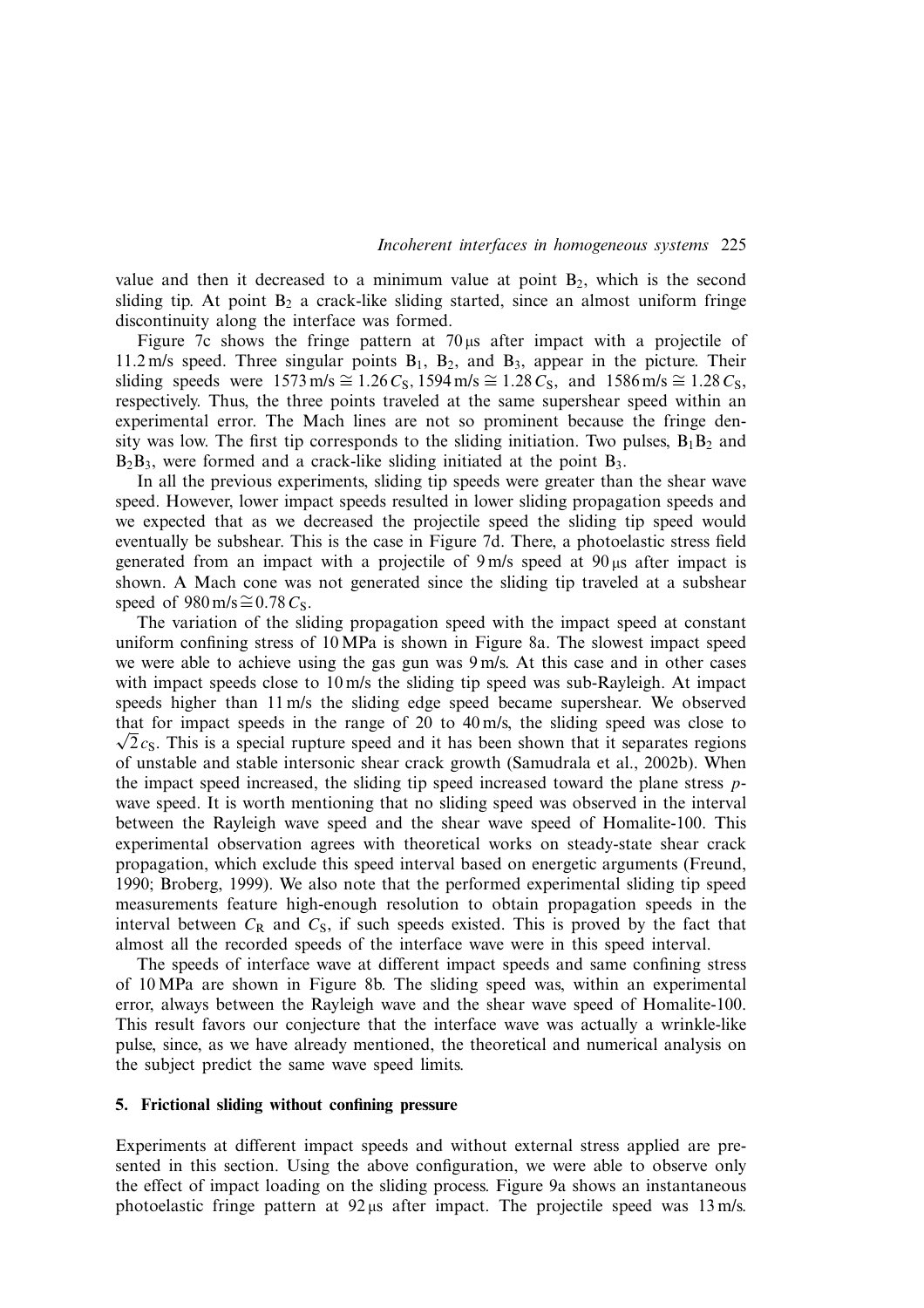

*Figure 8.* (a) Variation of the sliding tip speed with the impact speed. The confining stress was 10 MPa. (b) The wrinkle-like pulse speed remained between the Rayleigh wave speed and the shear wave speed of Homalite-100, independent of the impact speed.

The fringes at the wave front are almost vertical to the interface, showing that a shear loading was almost obtained. At point C, a fringe structure characteristic of a wrinkle-like pulse is present. We also note that the eye-like fringe pattern was not formed. This proves that the eye-like fringe structure is indeed generated by the interaction between the loading wave and the static confining stress. Regarding sliding, we conjecture that it started almost immediately after the p-wave front. However, we cannot identify any sliding tip, since the fringe density is very small.

Another characteristic of the fringe pattern is that the fringes on the left of the wrinkle-like pulse were slightly bent toward the interface. This is more pronounced in Figure 9b, where the impact speed was 24 m/s. The fringes bent toward point B and a fringe concentration point was about to be formed. The wrinkle-like fringe structure was at C and traveled at 1126 m/s≅0.9 C<sub>S</sub>. We also note that the first three fringes on the left of point B are slightly inclined but they do not clearly form a Mach cone. At higher impact speeds the fringe density was higher and the different features of the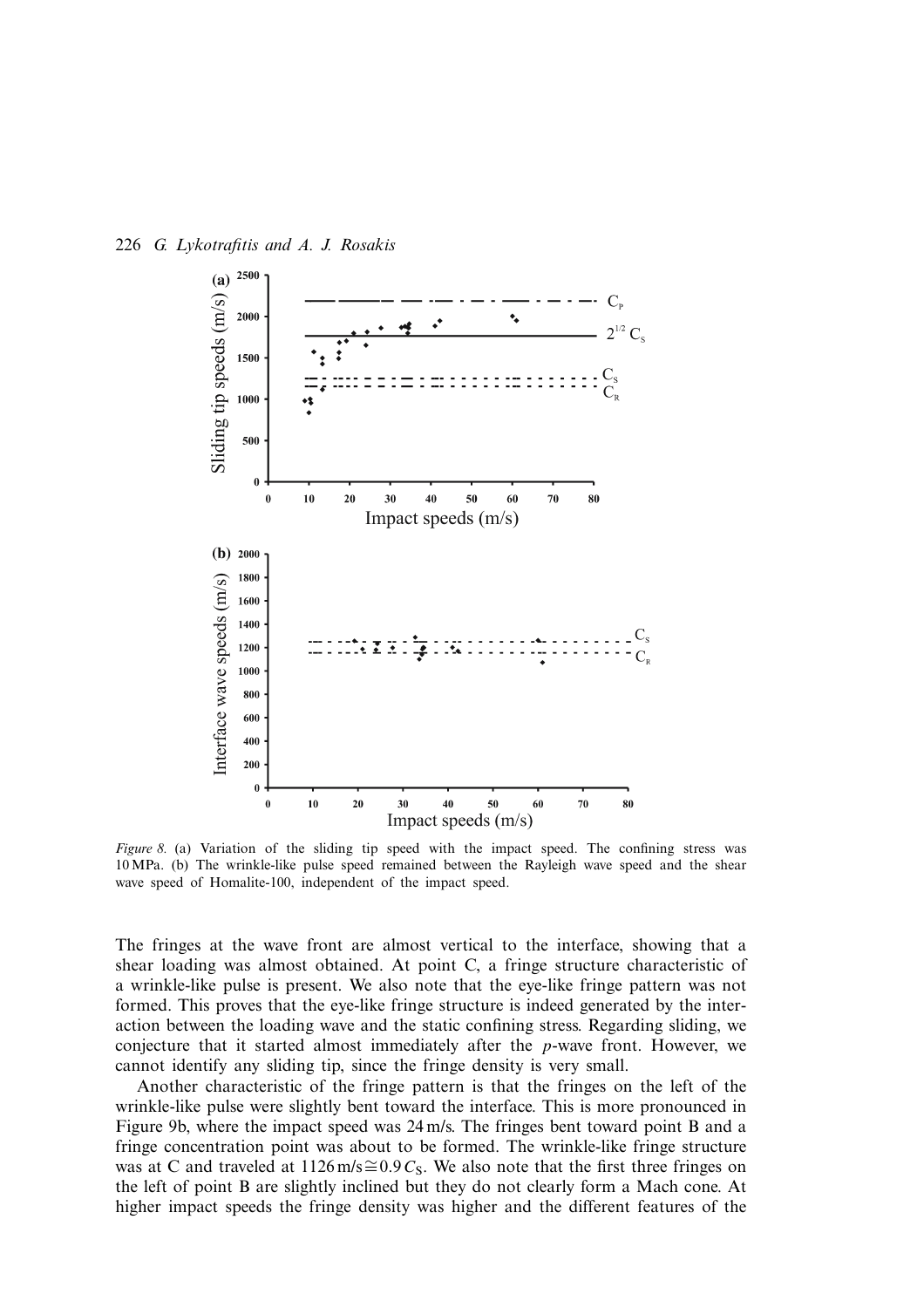

*Incoherent interfaces in homogeneous systems* 227

*Figure 9.* Representative isochromatic fringe patterns from four different experiments of sliding propagation initiated by different impact speeds. No confining stress was applied.

fringe pattern are visible. For an impact speed of  $40 \text{ m/s}$  and at  $64 \mu s$  after impact the isochromatic fringes are shown in Figure 9c. The wrinkle-like structure is better defined than in the case of 24 m/s impact speed. The point C traveled along the interface at a speed of 1065 m/s≅0.85 $C_s$ . The fringes on the left of the wrinkle-like pulse were bent and a Mach zone was clearly emanating from the section  $B_2B_3$ . This Mach zone has an internal structure and it shows that a disturbance on the interface traveled at a supershear speed of 2118 m/s≅1.7 C<sub>S</sub>. Also the inclination of the fringes on the left of point  $B_2$  is visible and a zone  $B_1B_2$  has been formed. From the inclination angle we computed the sliding zone speed as  $1830 \text{ m/s} = 1.46 C_s$ . Based on the fringe pattern we can argue that sliding started at point  $B_1$  and the whole zone  $B_1B_2$ propagated along the interface. We also note that the stress field in the lower plate was very low in front of the point  $B_2$ . This means that the lower plate did not interact with the upper plate and the interface did not exhibit considerable friction, which would have created, by the principle of action reaction, a significant shear stress field in the lower plate. However, it is obvious in the Figure 9c that at point  $B_2$  the stress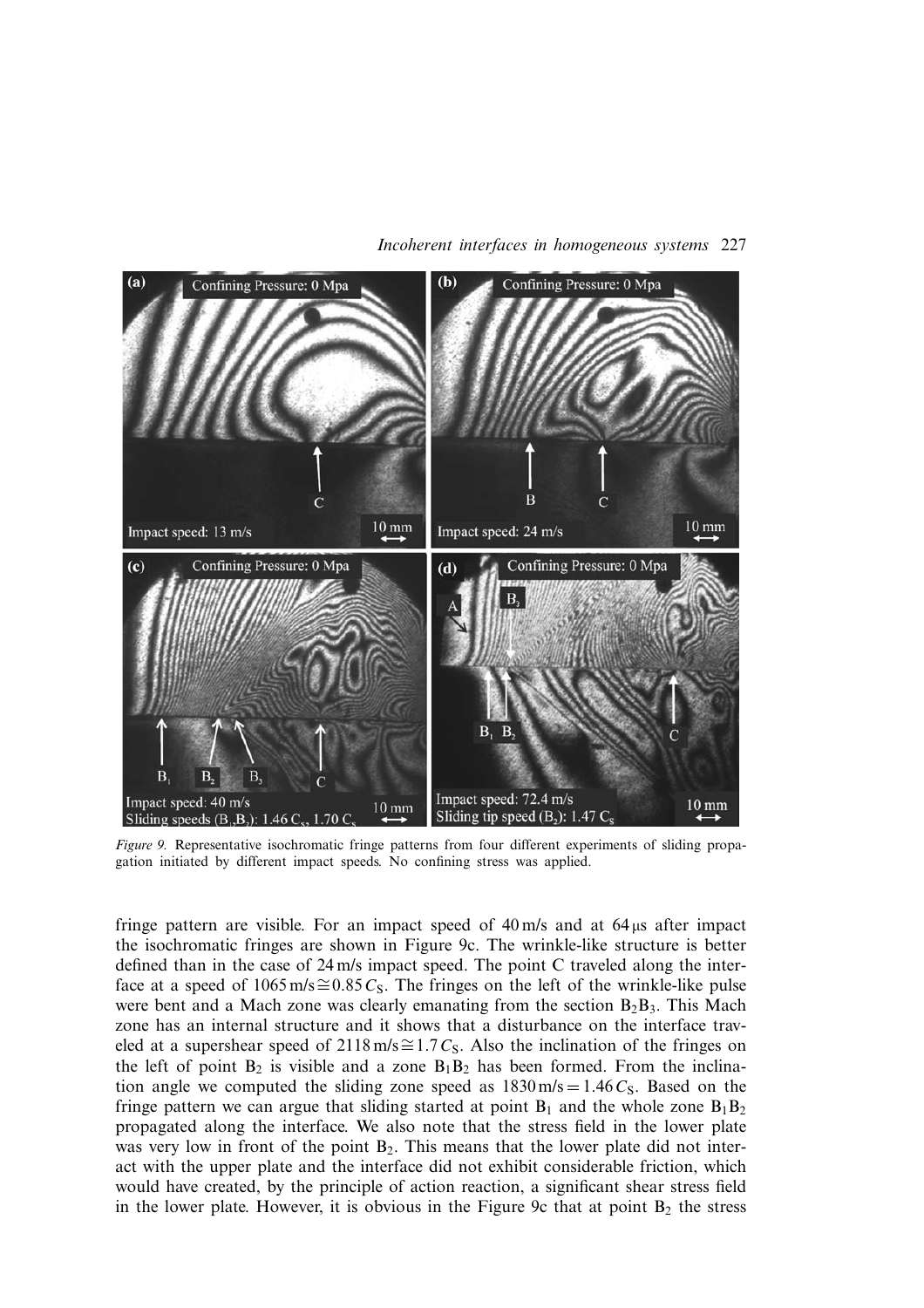field in the upper plate was disturbed and a significant stress field developed in the lower plate. It is possible to argue that the horizontal compressive stress in the upper plate increased to the right of the p-wave front on the side of impact. Because of the Poisson effect, this caused an increase in the vertical dynamic (inertial) compressive stress. Higher vertical compressive stress resulted in a higher friction, which created the field in the lower plate. According to the above argument,  $B_2B_3$  was acting like a shear loading zone, which was propagated along the interface with a supershear speed. A Mach zone emerging from the area  $B_2B_3$  is clearly visible in Figure 9c. The  $B_2B_3$  is similar to a cohesive zone developing during shear crack propagation along glued (coherent) interfaces (Samudrala et al., 2002 a, b).

Figure 9d shows the photoelastic fringe pattern at  $74 \mu s$  after impact from a projectile at a high speed of 72.4 m/s. The wave front is at A, whereas the bent fringes form a very narrow cohesive-type zone  $(B_2B_3)$ . A Mach cone clearly emanates from the zone  $B_2B_3$  at the interface and shows that a disturbance traveled along the interface with a supershear speed. The speed has been measured by means of the Mach angle and by following the positions of  $B<sub>2</sub>$  at different frames. The two measurements give 1943 m/s≅1.55 C<sub>S</sub> and 1835 m/s≅1.47 C<sub>S</sub> which are very close within a 5% experimental error. The narrow zone was detached from the wrinkle-like structure, appearing at point C of the interface (see Figure 9d). This separation verifies our conjecture that the creation of a cohesive type zone  $B_2B_3$  is independent of the wrinkle-like pulse and it is instead related to the sliding procedure. Based again on the isochromatic fringe pattern we can argue that sliding started at point  $B_1$ .

It is clear from this investigation that the main features of the stress field (with the exception of the eye-like fringe pattern, which is associated to the loading wave) were governed by the impact speed.

## **6. Influence of external pressure on the sliding process**

In order to investigate the influence of the external pressure on sliding, we compared three cases with very different external applied pressure and similar impact speeds in the range of 45 to 51 m/s. In Figure 10a, the initial pressure was 20 MPa and the impact speed was 45.5 m/s. We observed a complex sliding procedure (similar to the case of Figure 5, discussed extensively in Section 3). The sliding tip speed was  $1859 \text{ m/s} \approx 1.49 C_S$ . A second sliding edge, which existed in the previous frames, is not shown in this picture since it already merged with the sliding edge. Comparing Figure 10a with Figure 5c, we first observe that the eye-like structure at the higher external stress had more fringes, and the compression zone AB was wider than in the case of 10 MPa confining pressure. The sliding occurred behind the sliding edge in the section BC, which was smaller than the corresponding segment BC in Figure 5c. This means that the sliding area was larger in the case of lower external pressure for the same impact speed. At 5 MPa confining external pressure (see Figure 10b), the loading structure had fewer fringes and the loading wave zone AB was decreased. The fringe structure was simpler than the fringe structure at higher confining pressures and there was not a second sliding edge. The sliding tip speed was  $1.62 C<sub>S</sub>$ .

At very low-external pressure of 1.5 MPa (Figure 10c), the eye-like fringe structure was not created. The photoelastic fringe pattern was similar to the fringe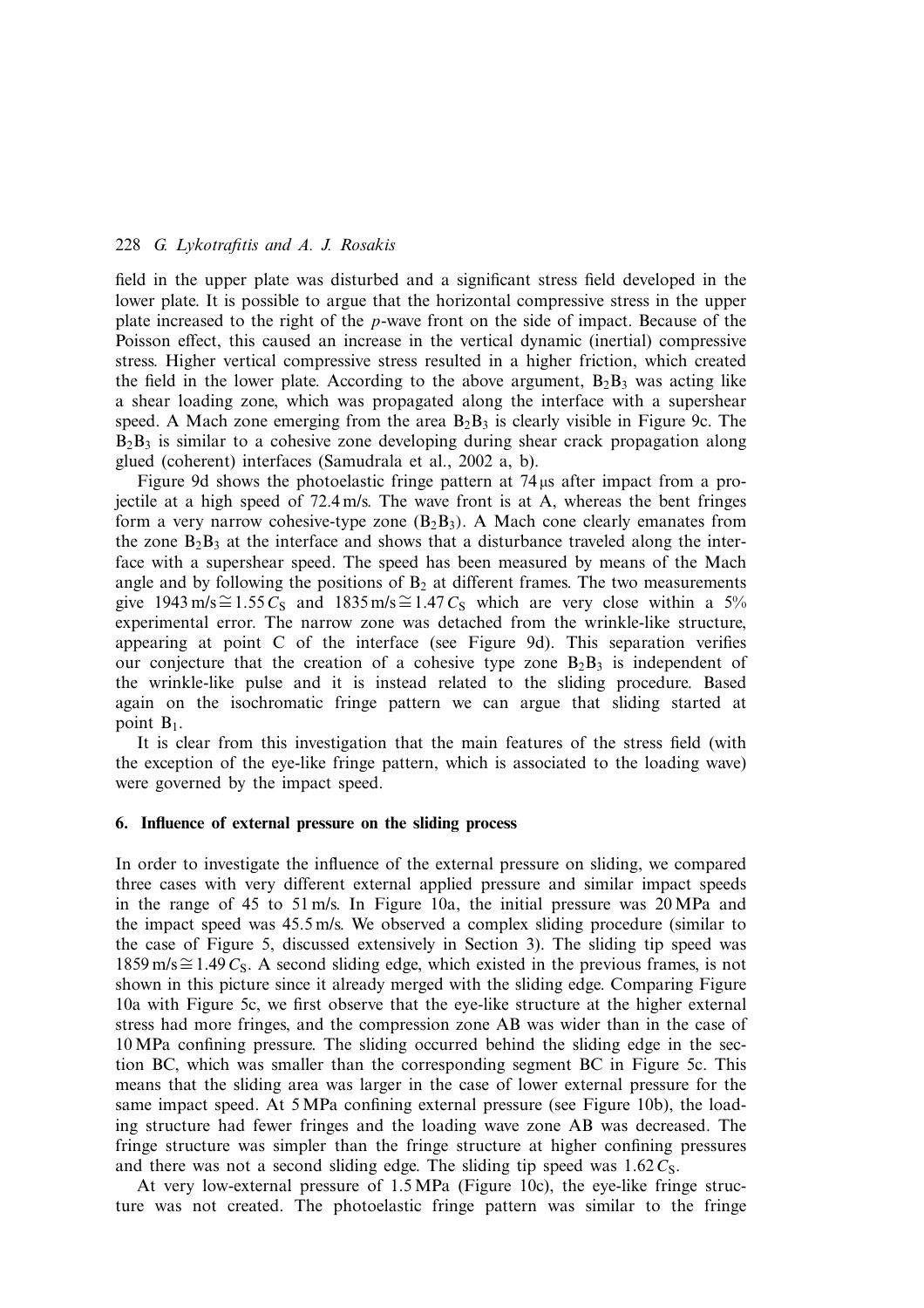

*Figure 10.* Representative isochromatic fringe patterns from three different experiments of sliding propagation initiated by similar high-impact speeds; the specimen was subjected to different confining stresses.

pattern developed in the case discussed extensively in Section 5, where no external pressure was applied. From the discontinuity of the fringe pattern on the interface we can conclude that at 5 and 1.5 MPa external pressure there is an extended slipping area behind the rupture point (the whole section BC is a sliding zone), which shows that the rupture mode is crack-like. These sliding zones were larger than the corresponding zones developed in the cases with higher external compressive load. We also mention that the wrinkle-like pulse was present in all cases since the impact speeds were high enough. Finally, it is noted that the sliding tip speed did not depend on the confining stress.

The results derived by an intermediate impact speed on the order of 20 m/s were similar to the results of the high-impact speeds discussed above. Because of this similarity, we will not present this case. Instead we will proceed with the case of the lowimpact speed of 13 m/s (see Figure 11). In this speed range, sliding exhibits some very interesting properties.

At 10 MPa external pressure (Figure 11a), two fringe concentration points  $B_1$  and  $B<sub>2</sub>$  are observed. In this case a supershear sliding pulse was generated ahead of a crack. We have presented this case in Section 4 (Figure 7b) when we investigated the influence of impact speed on sliding at constant external pressure. Another significant result is that the wrinkle-like pulse was not generated because the impact loading was too small and the detachment wave could not overcome the confining pressure. In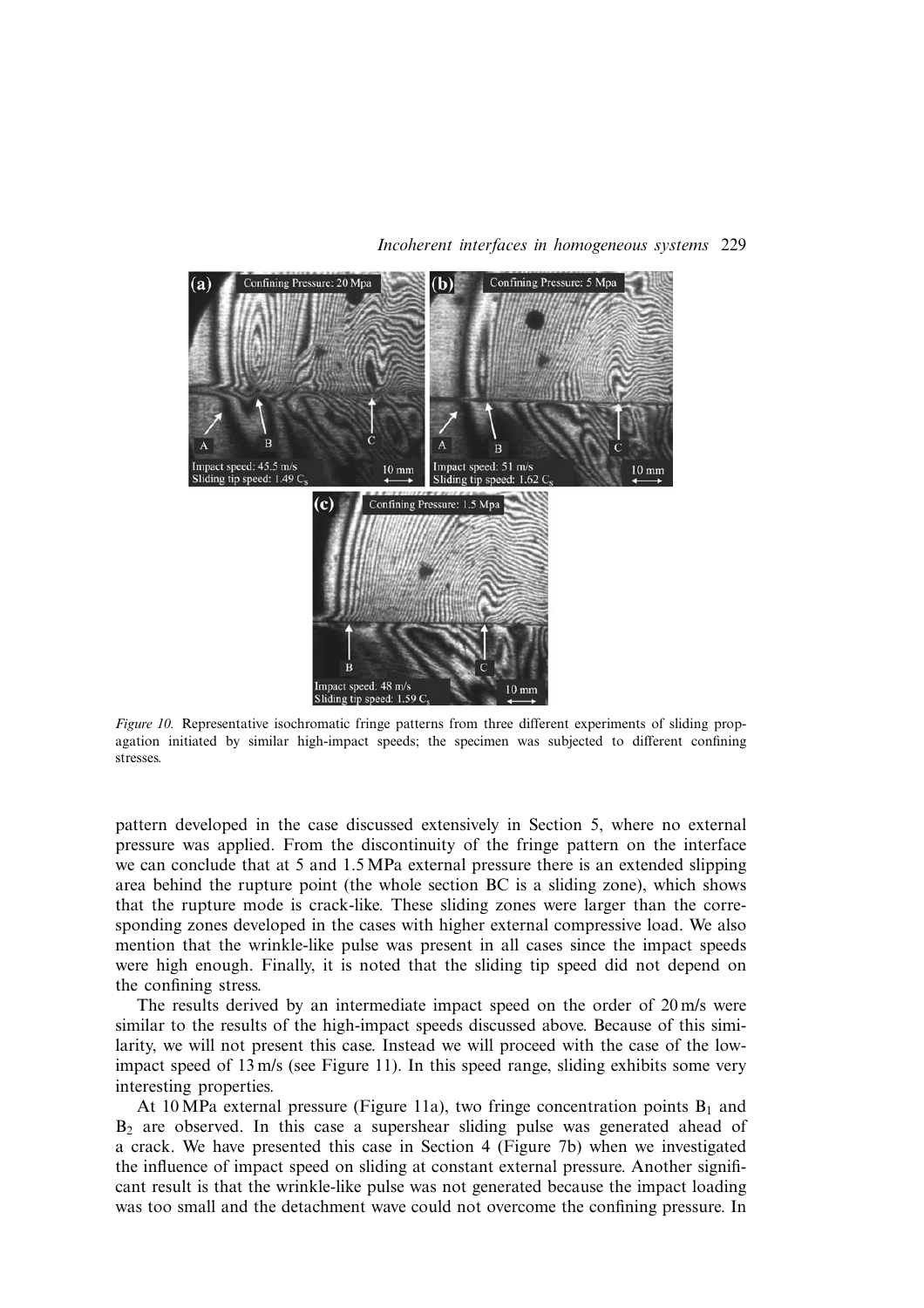

*Figure 11.* Representative isochromatic fringe patterns from three different experiments of sliding propagation initiated by the same low-impact speeds; the specimen was subjected to different confining stresses.

Figure 11b, the confining pressure was 5 MPa and the wrinkle-like pulse was formed; it is visible at point C. In this case the sliding tip B traveled at supershear speed of  $1872 \text{ m/s} \approx 1.5 C_s$  and the Mach cone is clearly visible. For an even smaller external pressure of 1.5 MPa, the wrinkle like interface wave was more prominent, whereas the supershear sliding tip B speed was  $1655 \text{ m/s} \cong 1.32 C_S$  (see Figure 11c).

In this section, the influence of the external confining pressure on the sliding process was discussed. Many features the stress field developed during sliding were greatly affected by the static pressure (e.g. eye-like fringe structure, length sliding section, sliding modes). We note, however, that the sliding tip speed was not dependent on the confining pressure but only on the projectile speed. Higher projectile speed resulted in higher sliding tip speed. The speed of the detachment wave was not dependent on the confining pressure nor on the projectile speed; it was always in the theoretically defined speed range  $(C_R, C_S)$ .

## **7. Conclusions**

The evolution of dynamic frictional sliding along incoherent interfaces of two identical Homalite plates, held together by compressive stress, and subjected to impact shear loading, was experimentally investigated. The case of freely standing plates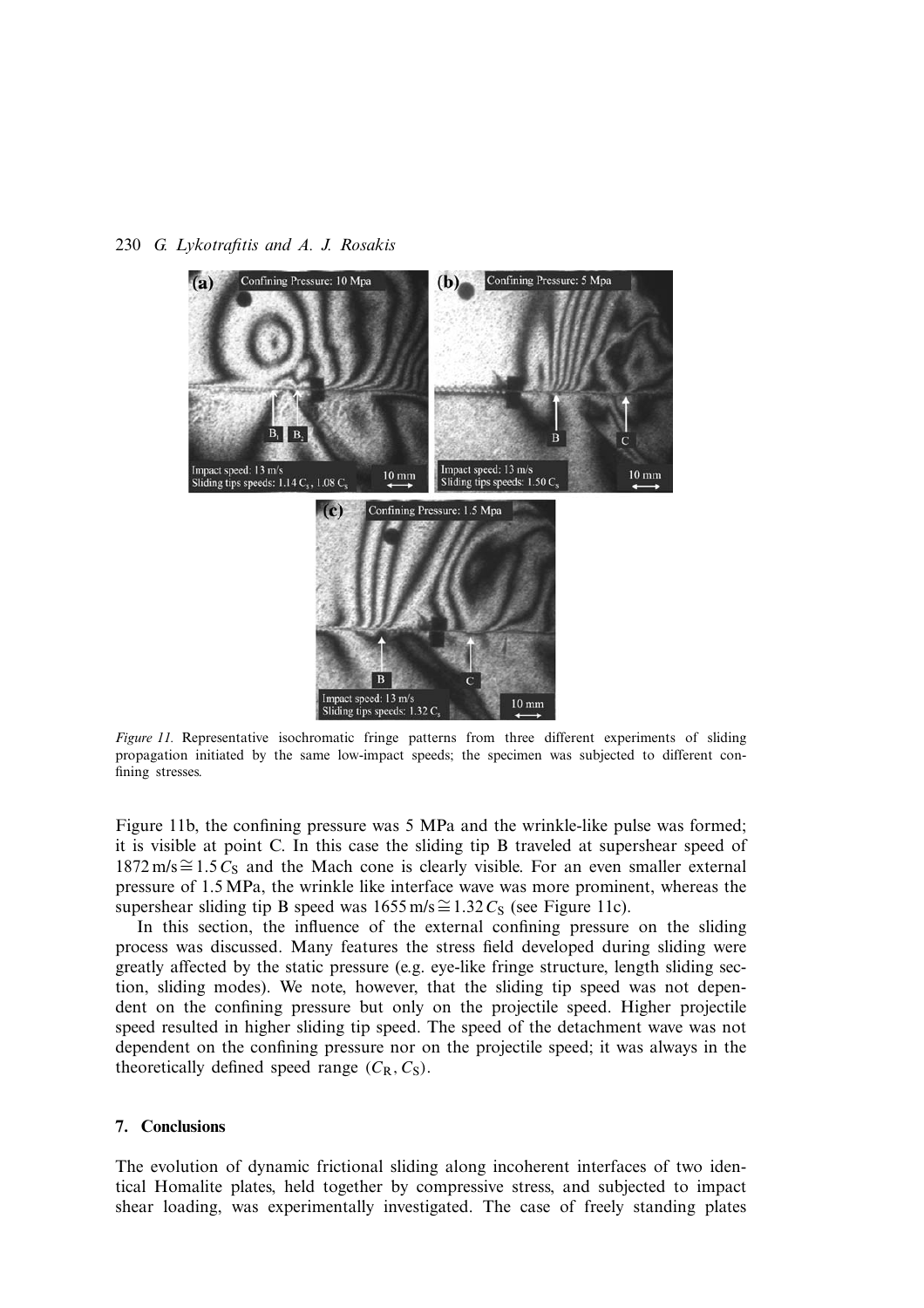with no external pressure was also studied. The stress fields developed during the events were recorded in a microsecond time scale by high-speed photography used in conjunction with classical dynamic photoelasticity. By modifying the experimental parameters of impact speed and superimposed quasi-static pressure the following significant effects were captured:

- The interaction between the impact wave and the preexisting static stress field caused a relatively broad loading wave that emanated from the interface.
- As the projectile speed decreased under a certain value, the sliding transitioned from pure crack-like to a slip pulse followed by a crack.
- The observed propagation speeds of the sliding tips were not dependent on the confining pressure but only on the projectile speed. The speeds spanned almost the whole interval from sub-Rayleigh to nearly the *p*-wave speed of the material, with the exception of a forbidden gap between the Rayleigh wave speed and the shear wave speed.
- Sub-Rayleigh and intersonically propagating pulses were discovered and recorded.
- Mach lines with different inclinations emanating from the sliding zone tips were observed.
- Unlike classical shear cracks in coherent interfaces of finite strength, sliding areas in frictional interfaces seem to grow without noticeable acceleration phases and at various discrete speeds.
- Behind the sliding tip, wrinkle-like pulses were identified that traveled always (independently of the impact speed or the confining stress) at speeds between the Rayleigh wave speed and the shear wave speed of the material, were identified.
- There was a cusp in the stress contours at the interface, indicating that the propagation speed was slightly faster along the interface than in the bulk.

## **Acknowledgments**

The authors gratefully acknowledge the support of the Office of Naval Research through grant N00014-03-1-0435 (Dr. Y.D.S. Rajapakse, project monitor).

#### **References**

- Abraham, F.F. and Gao, H.J. (2000). How fast can cracks propagate? *Physical Review Letters* **84**, 3113– 3116.
- Abraham, F.F. (2001). The atomic dynamics of fracture. *Journal of the Mechanics and Physics of Solids* **49**, 2095–2111.
- Achenbach, J.D. and Epstein, H.I. (1967). Dynamic interaction of a layer and a half-space. *Journal of Engineering Mechanics* **5**, 27–42.
- Adams, G. (1998). Steady sliding of two elastic half-spaces with friction reduction due to interface sticksip. *Journal of Applied Mechanics* **65**, 470–475.
- Andrews, D.J. and Ben-Zion, Y. (1997). Wrinkle-like slip pulse on a fault between different materials. *Journal of Geophysical Research* **102**, 553–571.
- Anooshehpoor, A. and Brune, J.N. (1999). Wrinkle-like Weertman pulse at the interface between two blocks of foam rubber with different velocities. *Geophysical Research Letters* **23**, 2025–2028.
- Archuleta, R.J. (1984). A faulting model for the 1979 Imperial Valley earthquake. *Journal of Geophysical Research* **89**, 4559–4585.
- Ben-Zion, Y. (2001). Dynamic ruptures in recent models of earthquake faults. *Journal of the Mechanics and Physics of Solids* **49**, 2209–2244.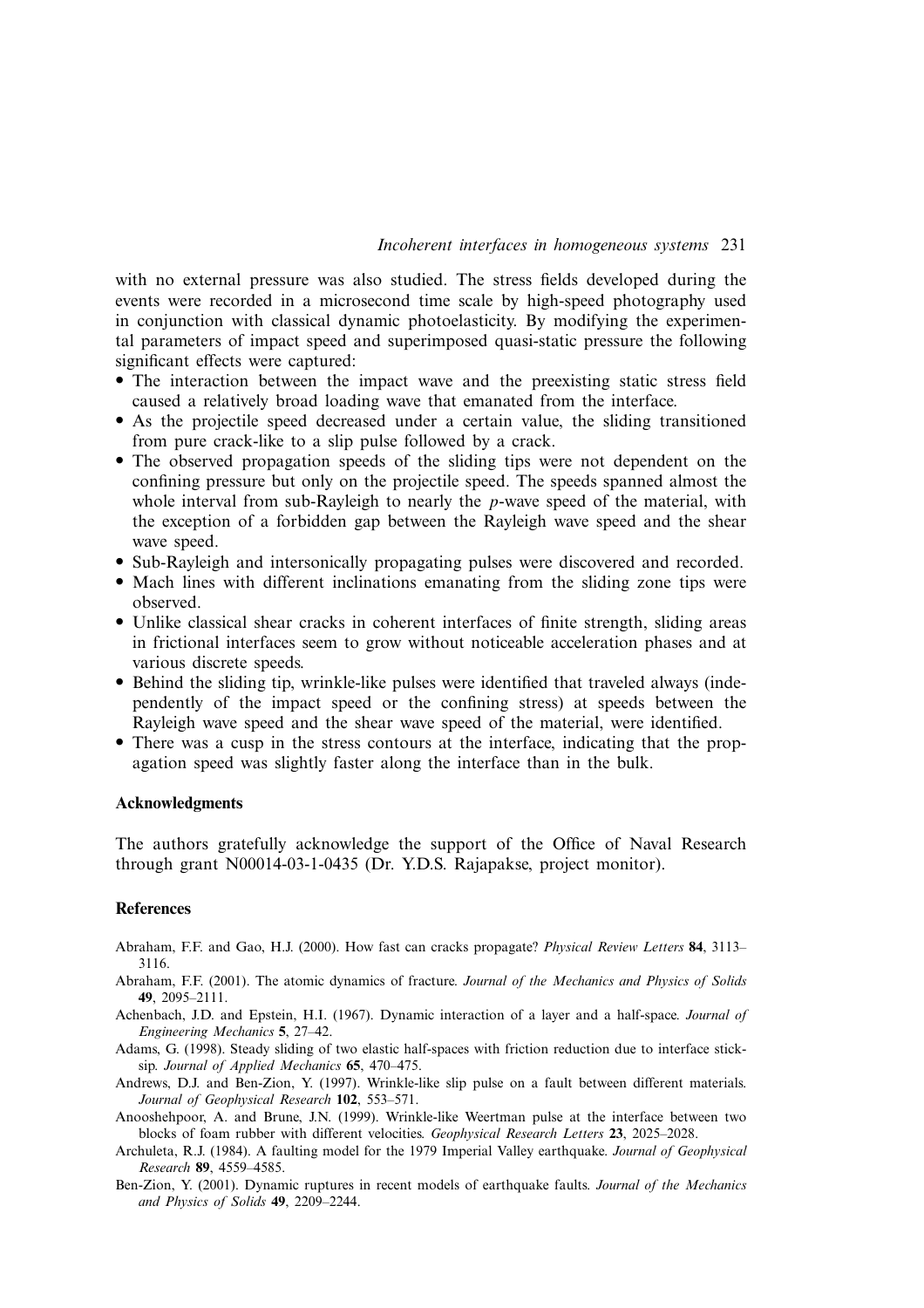- Ben-Zion, Y. and Huang, Y. (2002). Dynamic rupture on an interface between a compliant fault zone layer and a stiffer surrounding solid. *Journal of Geophysical Research* **107**, No B2, 10.1029/2001JB000254.
- Bouchon, M., Bouin, M.P., Karabulut, H., Toksoez, M.N., Dietrich, M. and Rosakis, A.J. (2001). How fast is rupture during an earthquake? New sights from the 1999 Turkey earthquakes. *Geophysical Research Letters* **28**, 2723–2726.
- Bouchon, M. and Vallee, M. (2003). Observation of long supershear rupture during the magnitude 8.1 Kunlunshan earthquake. *Science* **301**, 824–826.
- Broberg, K.B. (1999). *Cracks and fracture*. Academic Press, London.
- Burridge, R., Conn, G. and Freund, L.B. (1979). The stability of rapid mode II shear crack with finite cohesive traction. *Journal of Geophysical Research* **84**, 2210–2222.
- Cochard, A. and Rice, J.R. (2000). Fault rupture between dissimilar materials: Ill-posedeness, regularization, and slip-pulse response. *Journal of Geophysical Research* **105**, 25891–25897.
- Coker, D. and Rosakis, A.J. (2001). Experimental observations of intersonic crack growth in asymmetrically loaded unidirectional composite plates. *Philosophical Magazine A* **81**, 571–595.
- Coker, D., Lykotrafitis, G., Needleman, A. and Rosakis, A.J. (2005). Frictional sliding modes along an interface between identical elastic plates subject to shear impact loading. *Journal of the Mechanics and Physics of Solids* **53**(4), 884–922.
- Comninou, M. and Dundurs, J. (1977). Elastic interface waves involving separation. *Journal of Applied Mechanics, ASME* **44**, 222–226.
- Das, S. (1985). Application of dynamic shear crack models to the study of the earthquake faulting process. *International Journal of Fracture* **27**, 263–276.
- Dieterich, J.H. (1979). Modeling of rock friction 1. Experimental results and constitutive equations. *Journal of Geophysical Research* **84**, 2161–2168.
- Ellsworth, W.L., Celebi, M., Evans, J.R., Jensen, E.G., Kayen, R., Metz, M.C., Nyman, D.J., Roddick, J.W., Spudich, P. and Stephens, C.D. (2004). Near-field ground motion of the 2002 Denali Fault, Alaska, earthquake recorded at pump station 10. *Earthquake Spectra* **20**, 597–615.
- Freund, L.B. (1979). The mechanics of dynamic shear crack propagation. *Journal of Geophysical Research* **84**, 2199–2209.
- Freund, L.B. (1990). *Dynamic Fracture Mechanics*. Cambridge, UK.
- Gao, H.J., Huang, Y. and Abraham, F.F. (2001). Continuum and atomistic studies of intersonic crack propagation. *Journal of the Mechanics and Physics of Solids* **49**, 2113–2132.
- Hao, S., Wing, K.L., Klein, P.A. and Rosakis, A.J. (2004). Modeling and simulation of intersonic crack growth. *International Journal of Solids and Structures* **41**, 1773–1799.
- Heaton, T.H. (1990). Evidence for and implications of self-healing pulses of slip in earthquake rupture. *Physics of The Earth and Planetary Interiors* **64**, 1–20.
- Hernandez, B., Cotton, F. and Campillo, M. (1999). Contribution of Radar interferometry to a two-step inversion of the kinematic process of the 1992 Landers earthquake. *Journal of Geophysical Research* **104**, 13083–13099.
- Ibrahim, R.A. (1994). Friction-induced vibration, chatter, squeal, and chaos, Part I: Mechanics of contact and friction. *Applied Mechanics Reviews ASME* **47**, 209–226.
- Lin, A., Guo, J., Zeng, Q., Dang, G., He, W. and Zhao, Y. (2002). Co-Seismic strike-slip and rupture length produced by the 2001  $M_s$  8.1 central Kunlun earthquake. *Science* 296, 2015–2017.
- Linker, M.F. and Dieterich, J.H. (1992). Effects of variable normal stress on rock friction: observations and constitutive equations. *Journal of Geophysical Research* **97**, 4923–4940.
- Needleman, A. (1999). An analysis of intersonic crack growth under shear loading. *Journal of Applied Mechanics ASME* **66**, 847–857.
- Nielsen, S. and Madariaga, R. (2003). On the self-healing fracture mode. *Bulletin of The Seismological Society of America* **93**, 2375–2388.
- Olsen, K.B., Madariaga, R. and Archuleta, R.J. (1997). Three-dimensional dynamic simulation of the 1992 Landers earthquake. *Science* **278**, 834–838.
- Prakash, V. and Clifton, R.J. (1993). Pressure-shear plate impact measurement of dynamic friction for high speed machining applications. *Proc. 7th International Congress on Experimental Mechanics*. Society of Experimental Mechanics, Bechtel, CT, pp. 556–564.